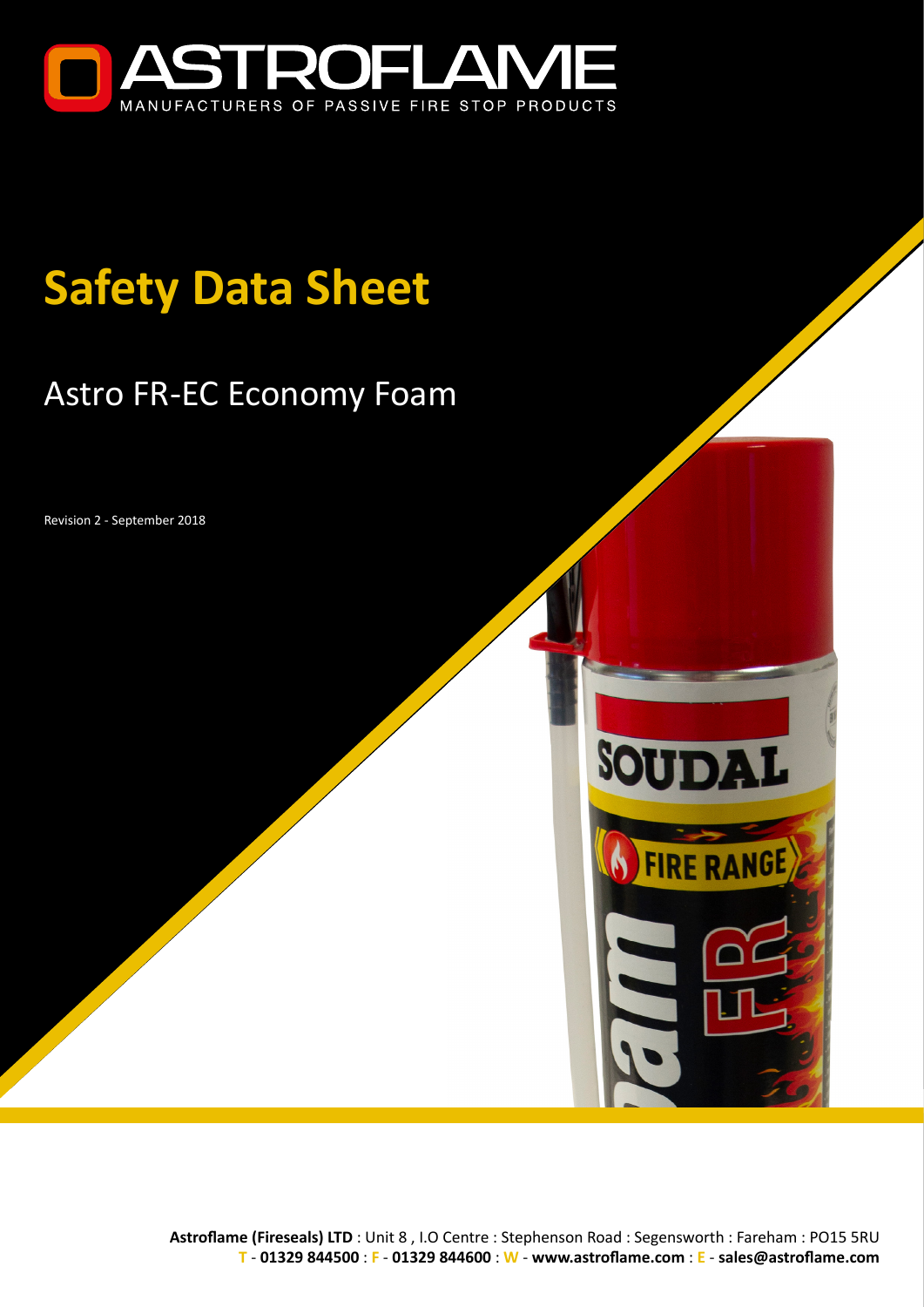

## **Section 1: Identification of the substance/mixture and of the company/undertaking**

#### 1.1. Product identifier

**Registration number REACH:** Not applicable (mixture)

**Product name:** Astro FR-EC Economy Foam Product code: **AFFRECFOAM Product type REACH:** Mixture

#### 1.2. Relevant identified uses of the substance or mixture and uses advised against

#### 1.2.1. Relevant identified uses

**polyurethane**

#### 1.2.2. Uses advised against

**No uses advised against known**

#### 1.3. Details of the supplier of the safety data sheet

| Company name: | Astroflame (Fire Seals) Ltd. |
|---------------|------------------------------|
|               | Intumescent House            |
|               | Unit 8                       |
|               | The Io Centre                |
|               | Stephenson Road              |
|               | Segensworth                  |
|               | Fareham                      |
|               | England                      |
|               | <b>PO15 5RU</b>              |
| Tel:          | 01329 844 500                |
| Fax:          | 01329 844 600                |
| Email:        | sales@astroflame.com         |

#### 1.4. Emergency telephone number

**Emergency tel:** 01329 844 500 (office hours only)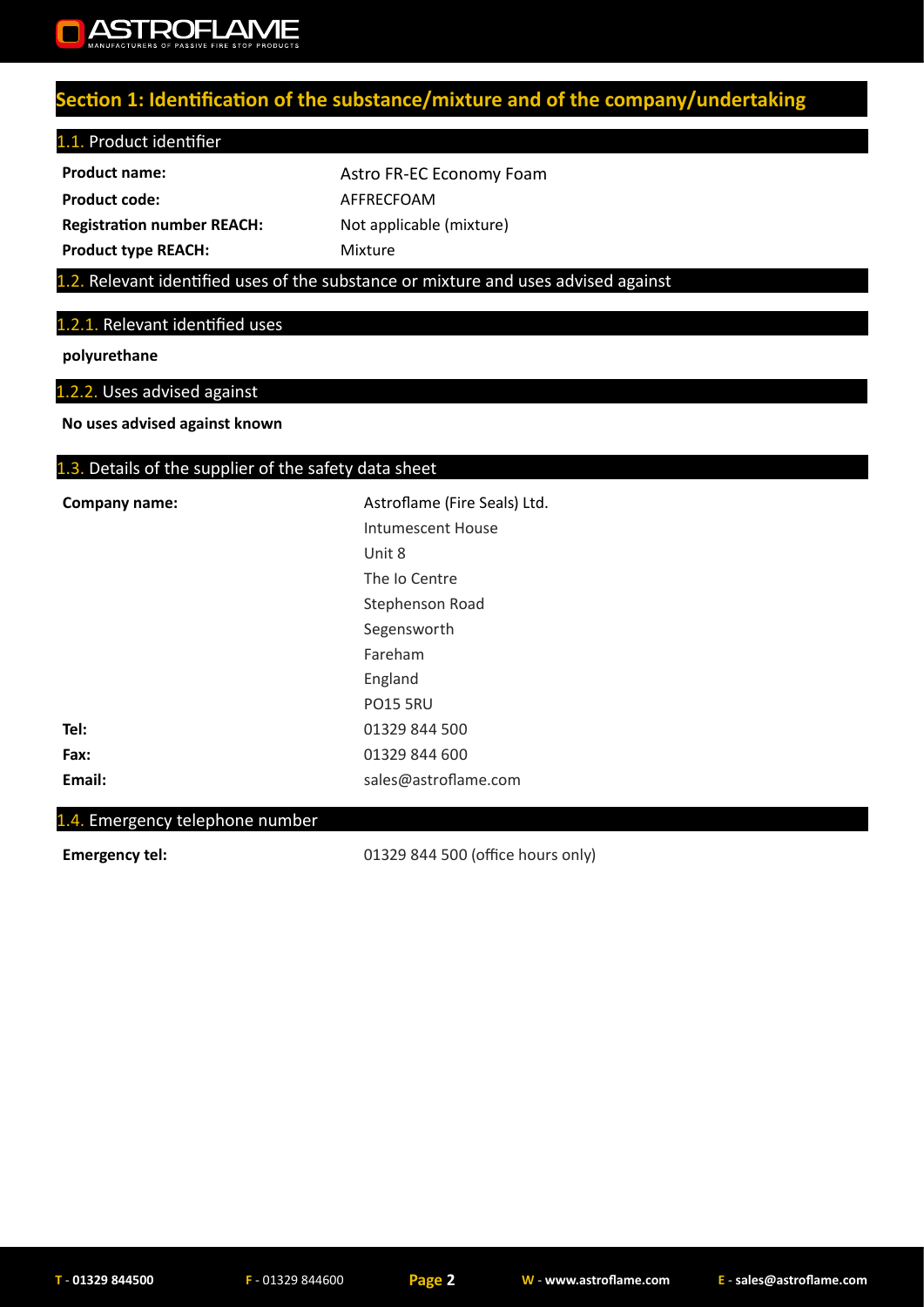## ASTROFLAME  $\blacksquare$

## **Section 2: Hazards identification**

## 2.1. Classification of the substance or mixture

| <b>Class</b>      | Category   | <b>Hazard statements</b>                                                                                         |
|-------------------|------------|------------------------------------------------------------------------------------------------------------------|
| Aerosol           | category 1 | H222: Extremely flammable aerosol.                                                                               |
| Aerosol           | category 1 | H229: Pressurised container: May burst if heated.                                                                |
| Carc.             | category 2 | H351: Suspected of causing cancer.                                                                               |
| Acute Tox.        | category 4 | H332: Harmful if inhaled.                                                                                        |
| <b>STOT RE</b>    | category 2 | H332: Harmful if inhaled. H373: May cause damage to organs through prolonged or<br>repeated exposure if inhaled. |
| Eye Irrit.        | category 2 | H319: Causes serious eye irritation.                                                                             |
| <b>STOT SE</b>    | category 3 | H335: May cause respiratory irritation.                                                                          |
| Skin Irrit.       | category 2 | H315: Causes skin irritation.                                                                                    |
| Resp. Sens.       | category 1 | H334: May cause allergy or asthma symptoms or breathing difficulties if inhaled.                                 |
| <b>Skin Sens.</b> | category 1 | H317: May cause an allergic skin reaction.                                                                       |

#### 2.2. Label elements



Contains: polymethylene polyphenyl isocyanate.

| <b>Signal word</b>          | Danger                                                                                                                                                                                                                                                                                                                                                                                                                              |
|-----------------------------|-------------------------------------------------------------------------------------------------------------------------------------------------------------------------------------------------------------------------------------------------------------------------------------------------------------------------------------------------------------------------------------------------------------------------------------|
| H-statements                |                                                                                                                                                                                                                                                                                                                                                                                                                                     |
| H <sub>222</sub>            | Extremely flammable aerosol.                                                                                                                                                                                                                                                                                                                                                                                                        |
| H229                        | Pressurised container: May burst if heated.                                                                                                                                                                                                                                                                                                                                                                                         |
| H351                        | Suspected of causing cancer.                                                                                                                                                                                                                                                                                                                                                                                                        |
| H332                        | Harmful if inhaled.                                                                                                                                                                                                                                                                                                                                                                                                                 |
| H373                        | May cause damage to organs through prolonged or repeated exposure if inhaled.                                                                                                                                                                                                                                                                                                                                                       |
| H319                        | Causes serious eye irritation.                                                                                                                                                                                                                                                                                                                                                                                                      |
| H335                        | May cause respiratory irritation.                                                                                                                                                                                                                                                                                                                                                                                                   |
| H315                        | Causes skin irritation.                                                                                                                                                                                                                                                                                                                                                                                                             |
| H334                        | May cause allergy or asthma symptoms or breathing difficulties if inhaled.                                                                                                                                                                                                                                                                                                                                                          |
| H317                        | May cause an allergic skin reaction.                                                                                                                                                                                                                                                                                                                                                                                                |
| P101                        | If medical advice is needed, have product container or label at hand.                                                                                                                                                                                                                                                                                                                                                               |
| P102                        | Keep out of reach of children.                                                                                                                                                                                                                                                                                                                                                                                                      |
| P210                        | Keep away from heat, hot surfaces, sparks, open flames and other ignition sources. No<br>smoking.                                                                                                                                                                                                                                                                                                                                   |
| P211                        | Do not spray on an open flame or other ignition source.                                                                                                                                                                                                                                                                                                                                                                             |
| P251                        | Do not pierce or burn, even after use.                                                                                                                                                                                                                                                                                                                                                                                              |
| P280                        | Wear protective gloves, protective clothing and eye protection/face protection.                                                                                                                                                                                                                                                                                                                                                     |
| P405                        | Store locked up.                                                                                                                                                                                                                                                                                                                                                                                                                    |
| $P410 + P412$               | Protect from sunlight. Do not expose to temperatures exceeding 50 °C/ 122°F.                                                                                                                                                                                                                                                                                                                                                        |
| P501                        | Dispose of contents/container in accordance with local/regional/national/international<br>regulation.                                                                                                                                                                                                                                                                                                                               |
| Supplemental<br>information | - Persons already sensitised to diisocyanates may develop allergic reactions when using<br>this product. - Persons suffering from asthma, eczema or skin problems should avoid<br>contact, including dermal contact, with this product. - This product should not be used<br>under conditions of poor ventilation unless a protective mask with an appropriate gas filter<br>(i.e. type A1 according to standard EN 14387) is used. |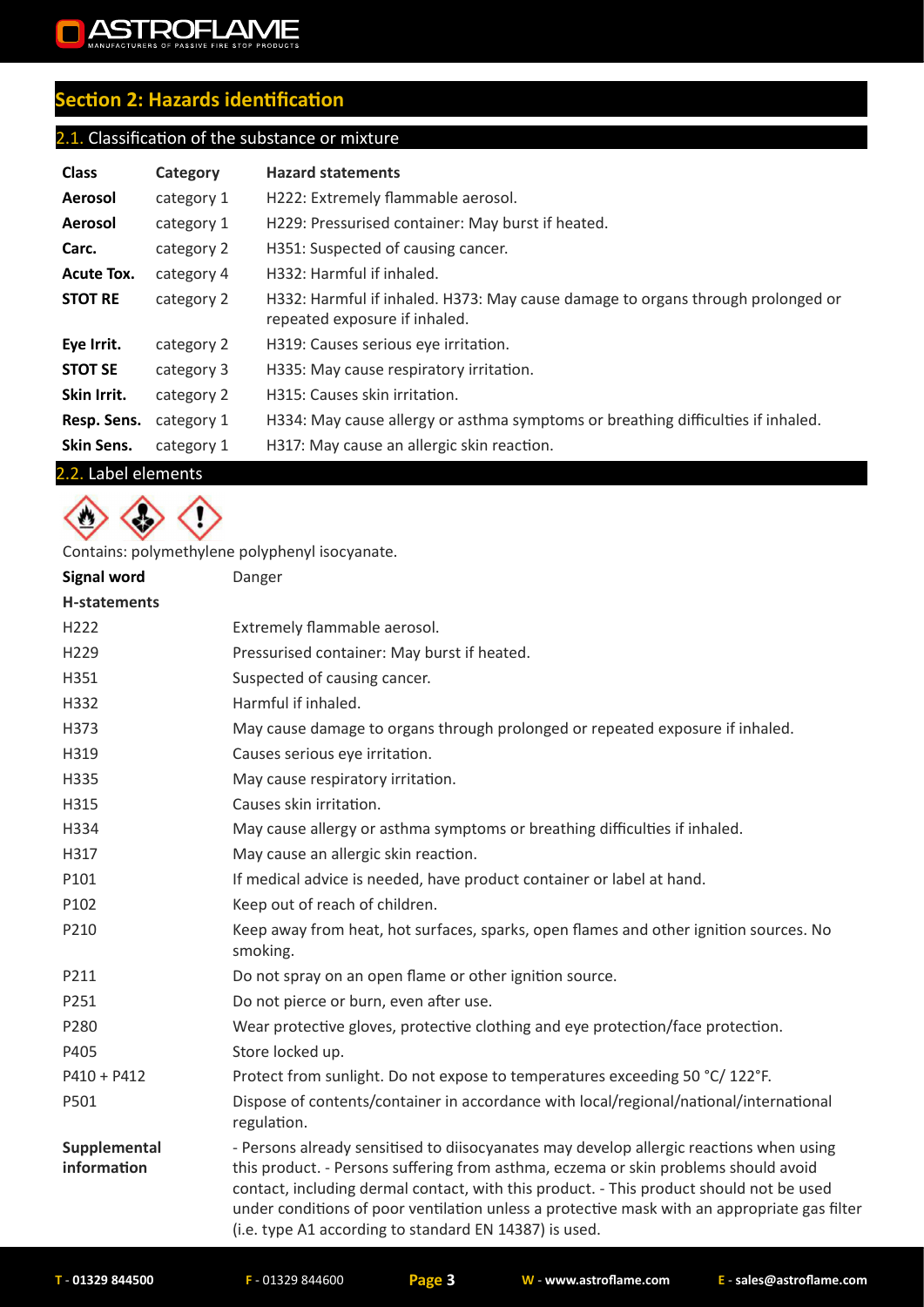#### 2.3. Other hazards

Gas/vapour spreads at floor level: ignition hazard

Contains component(s) included in the list of fluorinated greenhouse gases (Regulation (EU) No 517/2014)

## **Section 3: Composition/information on ingredients**

#### 3.1. Substances

**Not applicable**

#### 3.2. Mixtures

**Hazardous components within the meaning of the CLP regulation and related classification:**

| <b>Name</b>                                               | <b>CAS No</b>  | Conc. (C)                                                                                  | <b>Classification according</b> | <b>Note</b>   | Remark      |
|-----------------------------------------------------------|----------------|--------------------------------------------------------------------------------------------|---------------------------------|---------------|-------------|
| <b>REACH Registration No</b>                              | <b>EC No</b>   |                                                                                            | to CLP                          |               |             |
| dimethyl ether                                            | $115 - 10 - 6$ | 1% <c<10%< td=""><td>Flam. Gas 1; H220</td><td>(1)(2)(10)</td><td>Propellant</td></c<10%<> | Flam. Gas 1; H220               | (1)(2)(10)    | Propellant  |
| 01-2119472128-37                                          | 204-065-8      |                                                                                            | Press. Gas - Liquefied gas;     |               |             |
|                                                           |                |                                                                                            | H280                            |               |             |
| 1,1-difluoroethane                                        | $75 - 37 - 6$  | 1% <c<10%< td=""><td>Flam. Gas 1; H220</td><td>(1)(10)</td><td>Propellant</td></c<10%<>    | Flam. Gas 1; H220               | (1)(10)       | Propellant  |
| 01-2119474440-43                                          | 200-866-1      |                                                                                            | Press. Gas - Liquefied gas;     |               |             |
|                                                           |                |                                                                                            | H280                            |               |             |
| polymethylene polyphenyl                                  | 9016-87-9      | C > 25%                                                                                    | Carc. 2; H351                   | (1)(2)(8)(10) | Constituent |
| isocyanate                                                |                |                                                                                            | Acute Tox. 4; H332              |               |             |
|                                                           |                |                                                                                            | <b>STOT RE 2; H373</b>          |               |             |
|                                                           |                |                                                                                            | Eye Irrit. 2; H319              |               |             |
|                                                           |                |                                                                                            | <b>STOT SE 3; H335</b>          |               |             |
|                                                           |                |                                                                                            | Skin Irrit. 2; H315             |               |             |
|                                                           |                |                                                                                            | Resp. Sens. 1; H334             |               |             |
|                                                           |                |                                                                                            | Skin Sens. 1; H317              |               |             |
| isobutane                                                 | $75 - 28 - 5$  | %< $C$ < $10%$                                                                             | Flam. Gas 1; H220               | (1)(2)(10)    | Propellant  |
| 01-2119485395-27                                          | 200-857-2      |                                                                                            | Press. Gas - Liquefied gas;     |               |             |
|                                                           |                |                                                                                            | H280                            |               |             |
| (1,3-butadiene, conc<0.1%)                                |                |                                                                                            |                                 |               |             |
| reaction mass of tris(2-<br>chloropropyl) phosphate and   |                | 10% <c<25%< td=""><td>Acute Tox. 4; H302</td><td>(1)(10)</td><td>Constituent</td></c<25%<> | Acute Tox. 4; H302              | (1)(10)       | Constituent |
| tris(2-chloro-1-methylethyl)<br>phosphate and             |                |                                                                                            |                                 |               |             |
| phosphoric acid, bis(2-chloro-1-<br>methylethyl) 2-       |                |                                                                                            |                                 |               |             |
| chloropropyl ester and<br>phosphoric acid, 2-chloro-1-    |                |                                                                                            |                                 |               |             |
| methylethyl bis(2-chloropropyl)<br>ester 01-2119486772-26 |                |                                                                                            |                                 |               |             |
| triethyl phosphate                                        | 78-40-0        | 1% <c<10%< td=""><td>Acute Tox. 4; H302</td><td>(1)(10)</td><td>Constituent</td></c<10%<>  | Acute Tox. 4; H302              | (1)(10)       | Constituent |
| 01-2119492852-28                                          | 201-114-5      |                                                                                            | Eye Irrit. 2; H319              |               |             |

(1) For H-statements in full: see heading 16

(8) Specific concentration limits, see heading 16

(2) Substance with a Community workplace exposure limit

(10) Subject to restrictions of Annex XVII of Regulation (EC) No. 1907/2006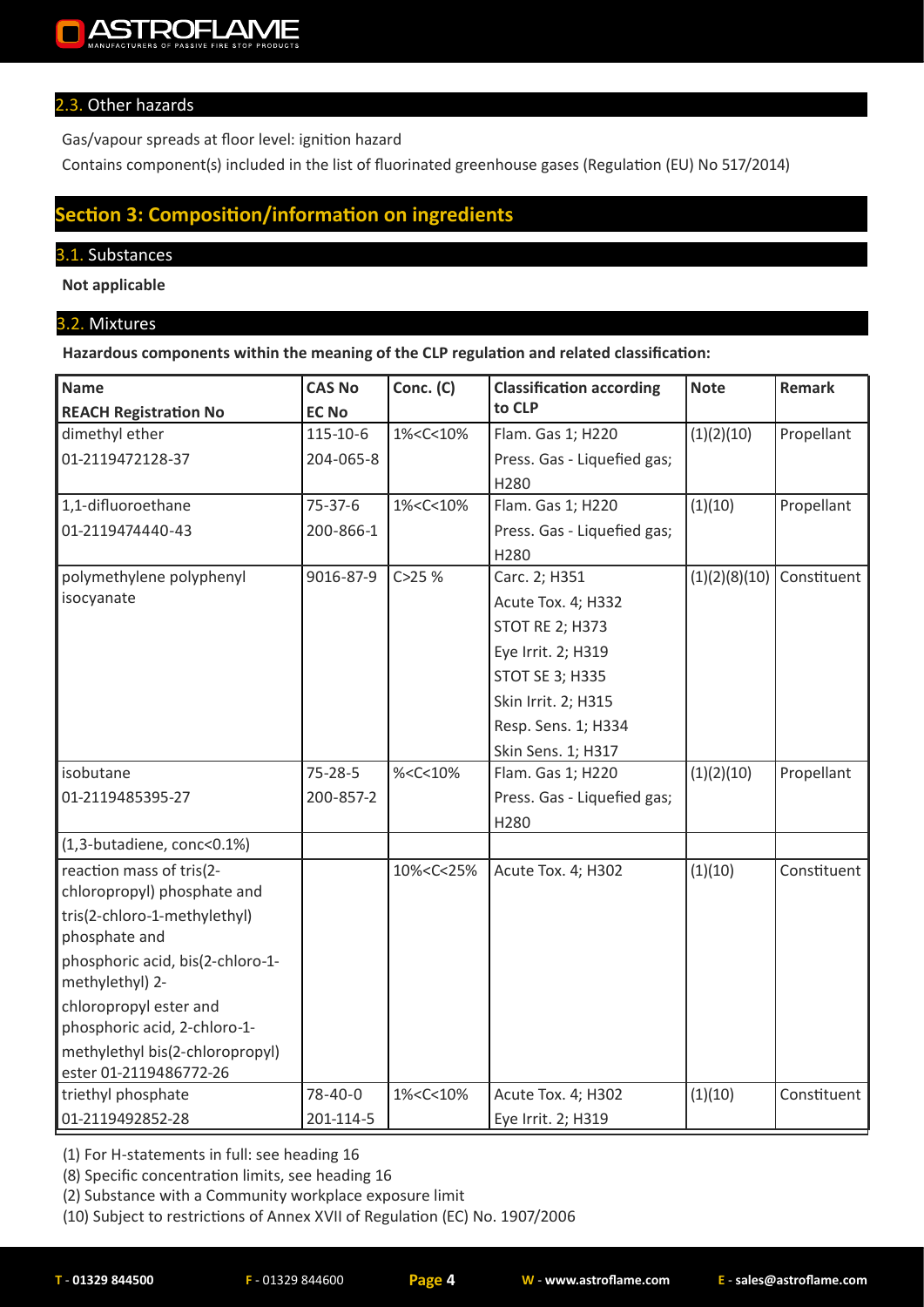## **Section 4: First aid measures**

#### **4.1. Description of first aid measures**

| General:                 | Check the vital functions. Unconscious: maintain adequate airway<br>and respiration. Respiratory arrest: artificial respiration or oxygen.<br>Cardiac arrest: perform resuscitation. Victim conscious with laboured<br>breathing: half-seated. Victim in shock: on his back with legs slightly<br>raised. Vomiting: prevent asphyxia/aspiration pneumonia. Prevent<br>cooling by covering the victim (no warming up). Keep watching the<br>victim. Give psychological aid. Keep the victim calm, avoid physical<br>strain. Depending on the victim's condition: doctor/hospital. |
|--------------------------|----------------------------------------------------------------------------------------------------------------------------------------------------------------------------------------------------------------------------------------------------------------------------------------------------------------------------------------------------------------------------------------------------------------------------------------------------------------------------------------------------------------------------------------------------------------------------------|
| <b>After inhalation:</b> | Remove the victim into fresh air. Respiratory problems: consult a<br>doctor/medical service.                                                                                                                                                                                                                                                                                                                                                                                                                                                                                     |
| After skin contact:      | Wash immediately with lots of water. Take victim to a doctor if irritation<br>persists.                                                                                                                                                                                                                                                                                                                                                                                                                                                                                          |
| After eye contact:       | Rinse immediately with plenty of water. Do not apply neutralizing<br>agents. Take victim to an ophthalmologist if irritation persists.                                                                                                                                                                                                                                                                                                                                                                                                                                           |
| After ingestion:         | Rinse mouth with water. Immediately after ingestion: give lots of water<br>to drink. Do not induce vomiting. Consult a doctor/medical service if<br>you feel.                                                                                                                                                                                                                                                                                                                                                                                                                    |

#### .2. Most important symptoms and effects, both acute and delayed

| 4.2.1 Acute symptoms     |                                                                                                                                                                                                                                                                    |
|--------------------------|--------------------------------------------------------------------------------------------------------------------------------------------------------------------------------------------------------------------------------------------------------------------|
| <b>After inhalation:</b> | Dry/sore throat. Coughing. Irritation of the respiratory tract. Irritation<br>of the nasal mucous membranes. Runny nose. FOLLOWING SYMPTOMS<br>MAY APPEAR LATER: Possible inflammation of the respiratory tract. Risk<br>of lung oedema. Respiratory difficulties. |
| After skin contact:      | Tingling/irritation of the skin.                                                                                                                                                                                                                                   |
| After eye contact:       | Irritation of the eye tissue. Lacrimation.                                                                                                                                                                                                                         |
| After ingestion:         | No effects known.                                                                                                                                                                                                                                                  |

4.2.2 Delayed symptoms

No effects known.

4.3. Indication of any immediate medical attention and special treatment needed

If applicable and available it will be listed below.

## **Section 5: Fire-fighting measures**

5.1. Extinguishing media

5.1.1 Suitable extinguishing media

BC powder. Carbon dioxide. Sand/earth.

#### 5.1.2 Unsuitable extinguishing media:

Solid water jet ineffective as extinguishing medium.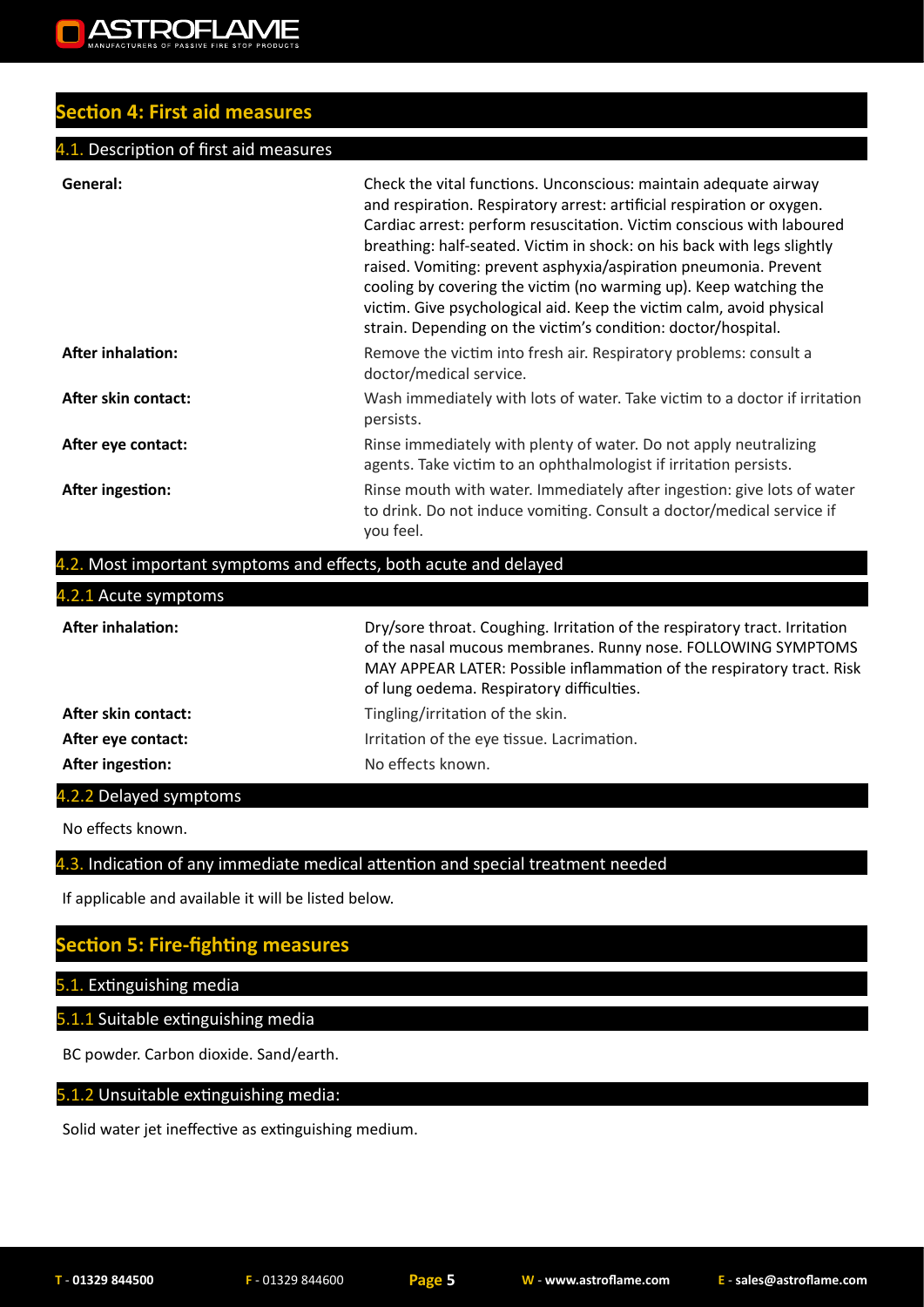#### 5.2. Special hazards arising from the substance or mixture

On burning: release of toxic and corrosive gases/vapours (nitrous vapours, phosphorus oxides, hydrogen bromide, hydrogen chloride, hydrofluoric acid) (carbon monoxide - carbon dioxide). Pressurised container: May burst if heated.

#### 5.3. Advice for fire-fighters

#### 5.3.1 Instructions:

If exposed to fire cool the closed containers by spraying with water. Physical explosion risk: extinguish/cool from behind cover. Do not move the load if exposed to heat. After cooling: persistant risk of physical explosion. Dilute toxic gases with water spray. Take account of toxic/corrosive precipitation water.

#### 5.3.1 Instructions:

Gloves. Protective goggles. Head/neck protection. Protective clothing. Heat/fire exposure: compressed air/ oxygen apparatus.

### **Ction 6: Accidental release measures**

#### 6.1. Personal precautions, protective equipment and emergency procedures

Stop engines and no smoking. No naked flames or sparks. Spark- and explosionproof appliances and lighting equipment.

#### 6.1.1. Protective equipment for non-emergency personnel

See heading 8.2

#### 6.1.2. Protective equipment for emergency responders

Gloves. Protective goggles. Head/neck protection. Protective clothing. Suitable protective clothing See heading 8.2

#### 6.2. Environmental precautions

Dam up the liquid spill. Use appropriate containment to avoid environmental contamination.

#### 6.3. Methods and material for containment and cleaning up

Allow product to solidify and remove it by mechanical means. Scoop solid spill into closing containers. Carefully collect the spill/leftovers. Clean (treat) contaminated surfaces with acetone. Take collected spill to manufacturer/ competent authority. Wash clothing and equipment after handling.

#### 6.4. Reference to other sections

See heading 8.2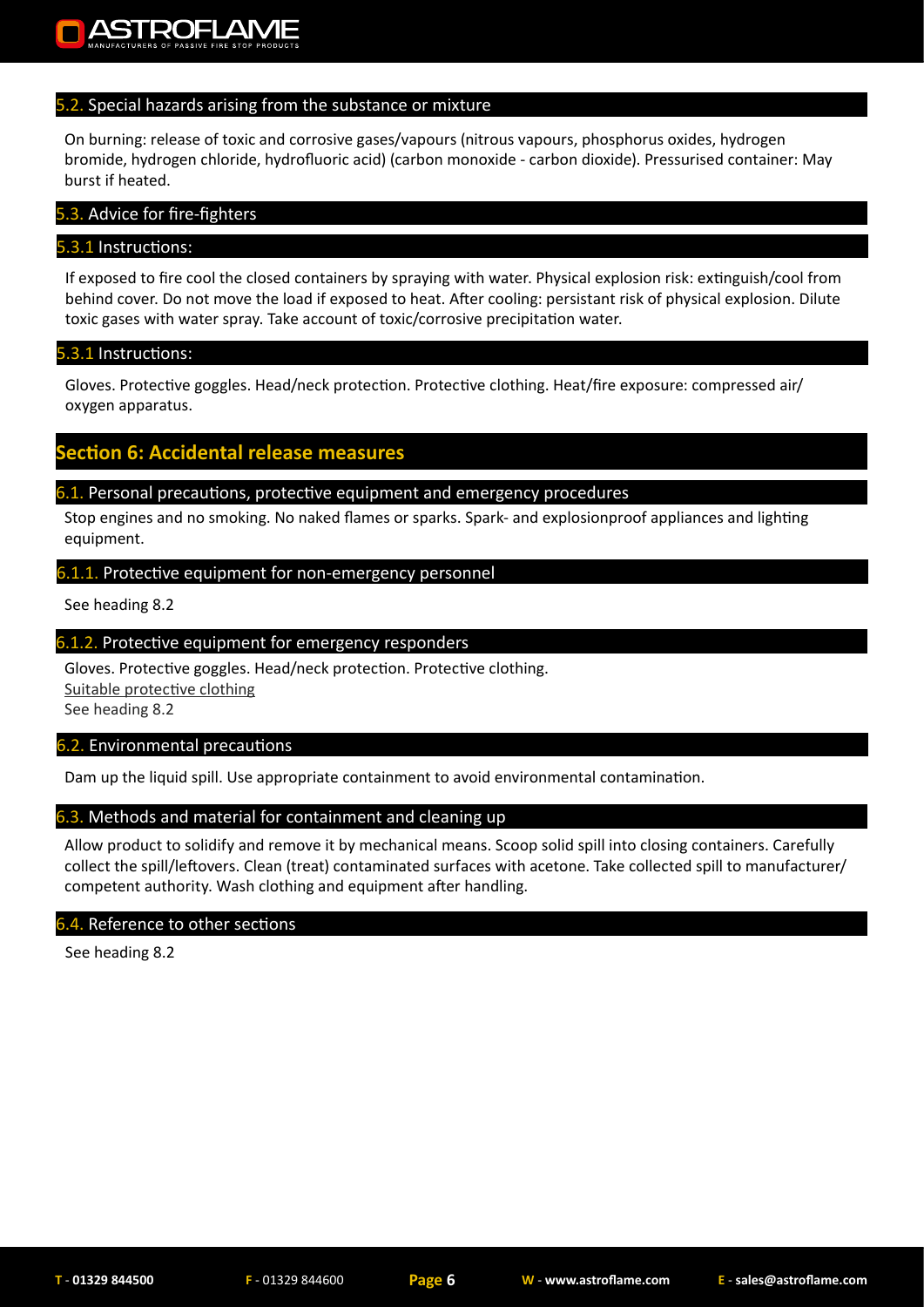## **Section 7: Handling and storage**

#### 7.1. Precautions for safe handling

Use spark-/explosionproof appliances and lighting system. Keep away from naked flames/heat. Keep away from ignition sources/sparks. Gas/vapour heavier than air at 20°C. Observe very strict hygiene - avoid contact. Remove contaminated clothing immediately.

#### 7.2. Conditions for safe storage, including any incompatibilities

#### 7.2.1. Safe storage requirements

Storage temperature: < 50 °C. Store in a cool area. Keep out of direct sunlight. Ventilation at floor level. Fireproof storeroom. Unauthorized persons are not admitted. Meet the legal requirements. Max. storage time: 1 year(s).

#### 7.2.2. Keep away from

Heat sources, ignition sources.

#### 7.2.3. Suitable packaging material:

Aerosol.

#### 7.2.4. Non suitable packaging material:

No data available

#### 7.3. Specific end use(s)

If applicable and available, exposure scenarios are attached in annex. See information supplied by the manufacturer.

## **Section 8: Exposure controls/personal protection**

#### 8.1. Control parameters

#### 8.1.1. Occupational exposure

a) Occupational exposure limit values

If limit values are applicable and available these will be listed below.

EU

| Dimethylether                                                          | Time-weighted average exposure limit 8 h (Indicative<br>occupational exposure limit value) | 1000 ppm               |
|------------------------------------------------------------------------|--------------------------------------------------------------------------------------------|------------------------|
|                                                                        | Time-weighted average exposure limit 8 h (Indicative<br>occupational exposure limit value) | 1920 mg/m <sup>3</sup> |
|                                                                        |                                                                                            |                        |
| <b>Belgium</b>                                                         |                                                                                            |                        |
| Hydrocarbures aliphatiques<br>sous forme gazeuse : (Alcanes<br>$C1-C4$ | Time-weighted average exposure limit 8 h                                                   | 1000 ppm               |
| Oxyde de diméthyle                                                     | Time-weighted average exposure limit 8 h                                                   | 1000 ppm               |
|                                                                        | Time-weighted average exposure limit 8 h                                                   | 1920 mg/m <sup>3</sup> |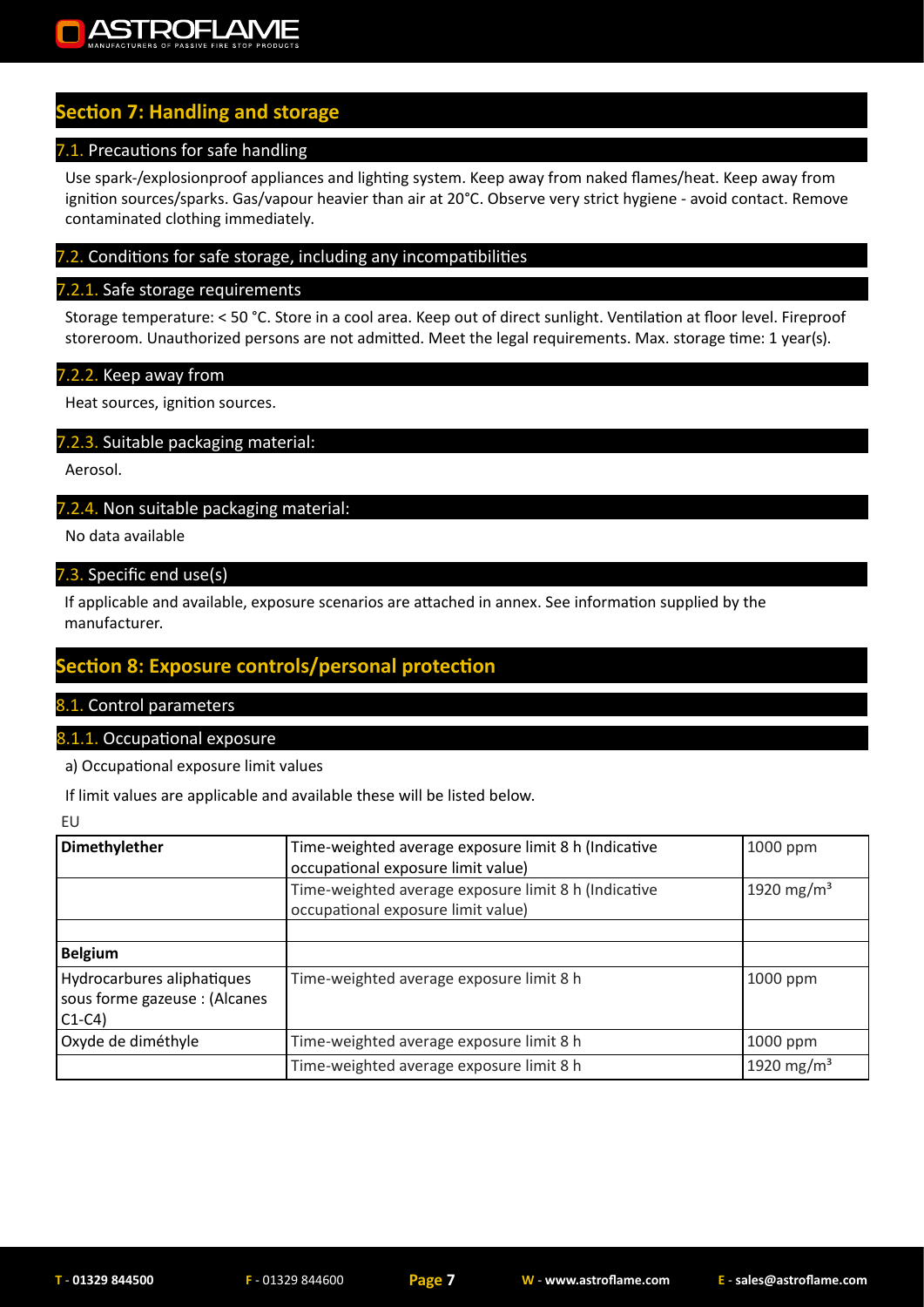#### **ASTROFLAME**  $\blacksquare$

## 8.1.1. Occupational exposure (continued)

#### **The Netherlands**

| Dimethylether | Time-weighted average exposure limit 8 h (Public occupational | $496$ ppm              |
|---------------|---------------------------------------------------------------|------------------------|
|               | exposure limit value)                                         |                        |
|               | Time-weighted average exposure limit 8 h (Public occupational | 950 mg/m <sup>3</sup>  |
|               | exposure limit value)                                         |                        |
|               | Short time value (Public occupational exposure limit value)   | 783 ppm                |
|               | Short time value (Public occupational exposure limit value)   | 1500 mg/m <sup>3</sup> |

#### **France**

| Oxyde de diméthyle | Time-weighted average exposure limit 8 h (VRI: Valeur<br>réglementaire indicative) | $1000$ ppm             |
|--------------------|------------------------------------------------------------------------------------|------------------------|
|                    | Time-weighted average exposure limit 8 h (VRI: Valeur<br>réglementaire indicative) | 1920 mg/m <sup>3</sup> |

#### **Germany**

| Dimethylether            | Time-weighted average exposure limit 8 h (TRGS 900) | 1000 ppm                 |
|--------------------------|-----------------------------------------------------|--------------------------|
|                          | Time-weighted average exposure limit 8 h (TRGS 900) | 1900 mg/m <sup>3</sup>   |
| Isobutan                 | Time-weighted average exposure limit 8 h (TRGS 900) | 1000 ppm                 |
|                          | Time-weighted average exposure limit 8 h (TRGS 900) | 2400 mg/m <sup>3</sup>   |
| pMDI (als MDI berechnet) | Time-weighted average exposure limit 8 h (TRGS 900) | $0.05$ mg/m <sup>3</sup> |

#### **UK**

| Dimethyl ether                                                | Time-weighted average exposure limit 8 h (Workplace exposure<br>limit (EH40/2005)) | 400 ppm                  |
|---------------------------------------------------------------|------------------------------------------------------------------------------------|--------------------------|
|                                                               | Time-weighted average exposure limit 8 h (Workplace exposure<br>limit (EH40/2005)) | 766 mg/m <sup>3</sup>    |
|                                                               | Short time value (Workplace exposure limit (EH40/2005))                            | 500 ppm                  |
|                                                               | Short time value (Workplace exposure limit (EH40/2005))                            | 958 mg/m <sup>3</sup>    |
| Isocyanates, all (as -NCO)<br><b>Except methyl isocyanate</b> | Time-weighted average exposure limit 8 h (Workplace exposure<br>limit (EH40/2005)) | $0.02 \text{ mg/m}^3$    |
|                                                               | Short time value (Workplace exposure limit (EH40/2005))                            | $0.07 \,\mathrm{mg/m^3}$ |

#### **USA (TLV-ACGIH)**

| Butane, all isomers                                  | Short time value (TLV - Adopted Value)                                         | $1000$ ppm |
|------------------------------------------------------|--------------------------------------------------------------------------------|------------|
| 8.1.2. Sampling methods                              |                                                                                |            |
| If applicable and available it will be listed below. |                                                                                |            |
| <b>Isocyanates</b>                                   | <b>NIOSH</b>                                                                   | 5521       |
| <b>Isocyanates</b>                                   | <b>NIOSH</b>                                                                   | 5521       |
|                                                      | 8.1.3. Applicable limit values when using the substance or mixture as intended |            |

If limit values are applicable and available these will be listed below.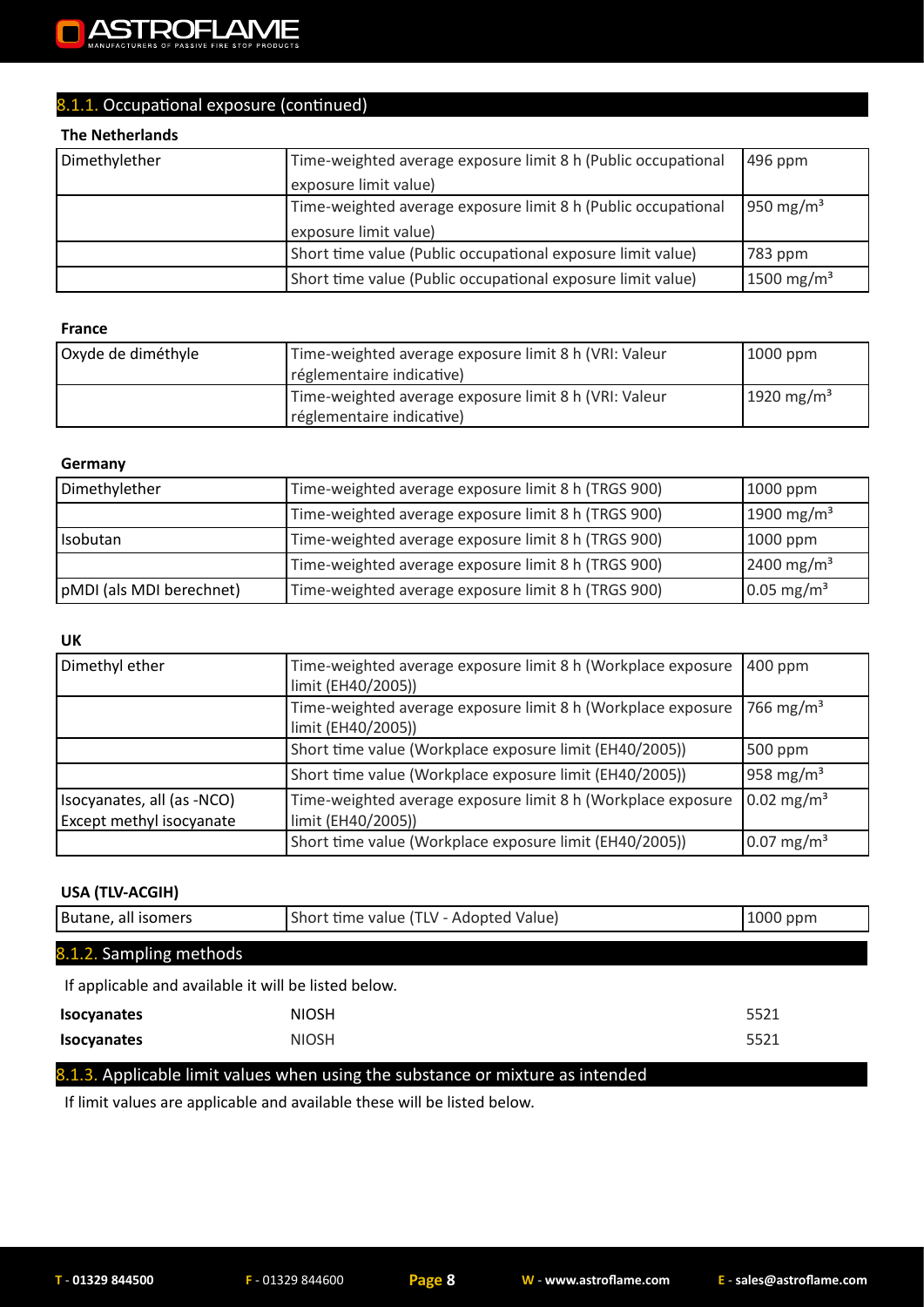## 8.1.4. DNEL/PNEC values

#### **DNEL/DMEL - Workers**

reaction mass of tris(2-chloropropyl) phosphate and tris(2-chloro-1-methylethyl) phosphate and phosphoric acid, bis(2-chloro-1-methylethyl) 2-chloropropyl

| <b>Effect level (DNEL/DMEL)</b> | <b>Type</b>                           | <b>Value</b>          | <b>Remark</b> |
|---------------------------------|---------------------------------------|-----------------------|---------------|
| l DNEL                          | Long-term systemic effects inhalation | $5.82 \text{ mg/m}^3$ |               |
|                                 | Acute systemic effects inhalation     | $22.4 \text{ mg/m}^3$ |               |
|                                 | Long-term systemic effects dermal     | $2.08$ mg/kg bw/day   |               |
|                                 | Acute systemic effects dermal         | 8 mg/kg bw/day        |               |

#### triethyl phosphate

| <b>Effect level (DNEL/DMEL)</b> | <b>Type</b>                           | <b>Value</b>            | Remark |
|---------------------------------|---------------------------------------|-------------------------|--------|
| <b>DNEL</b>                     | Long-term systemic effects inhalation | 11.81 mg/m <sup>3</sup> |        |
|                                 | Acute systemic effects inhalation     | 94.5 mg/m <sup>3</sup>  |        |
|                                 | Long-term systemic effects dermal     | 3.35 mg/kg bw/day       |        |
|                                 | Acute systemic effects dermal         | 26.8 mg/kg bw/day       |        |
| $NITL/OMI L$ Conoral population |                                       |                         |        |

#### DNEL/DMEL - General population

reaction mass of tris(2-chloropropyl) phosphate and tris(2-chloro-1-methylethyl) phosphate and phosphoric acid, bis(2-chloro-1-methylethyl) 2-chloropropyl

| <b>Effect level (DNEL/DMEL)</b> | <b>Type</b>                                                     | <b>Value</b>           | Remark |
|---------------------------------|-----------------------------------------------------------------|------------------------|--------|
| <b>DNEL</b>                     | 1.46 mg/m <sup>3</sup><br>Long-term systemic effects inhalation |                        |        |
|                                 | Acute systemic effects inhalation                               | 11.2 mg/m <sup>3</sup> |        |
|                                 | Long-term systemic effects dermal                               | 1.04 mg/kg bw/day      |        |
|                                 | Acute systemic effects dermal                                   | 4 mg/kg bw/day         |        |
|                                 | Long-term systemic effects oral                                 | $0.52$ mg/kg bw/day    |        |

#### triethyl phosphate

| <b>Effect level (DNEL/DMEL)</b> | <b>Type</b>                           | Value                    | Remark |
|---------------------------------|---------------------------------------|--------------------------|--------|
| <b>DNEL</b>                     | Long-term systemic effects inhalation | $2.91 \,\mathrm{mg/m^3}$ |        |
|                                 | Acute systemic effects inhalation     | 23.28 mg/m <sup>3</sup>  |        |
|                                 | Long-term systemic effects dermal     | 1.67 mg/kg bw/day        |        |
|                                 | Acute systemic effects dermal         | 13.36 mg/kg bw/day       |        |
|                                 | Long-term systemic effects oral       | 1.67 mg/kg bw/day        |        |
|                                 | Acute systemic effects oral           | 13.36 mg/kg bw/day       |        |

PNEC

reaction mass of tris(2-chloropropyl) phosphate and tris(2-chloro-1-methylethyl) phosphate and phosphoric acid, bis(2-chloro-1-methylethyl) 2-chloropropyl

| <b>Compartments</b>          | Value                  | - 1 - 1 - 1<br>Remark |
|------------------------------|------------------------|-----------------------|
| Fresh water                  | $0.64$ mg/l            |                       |
| Marine water                 | $0.064$ mg/l           |                       |
| Aqua (intermittent releases) | $0.51 \text{ mg/l}$    |                       |
| <b>STP</b>                   | $7.84$ mg/l            |                       |
| Fresh water sediment         | 13.4 mg/kg sediment dw |                       |
| Marine water sediment        | 1.34 mg/kg sediment dw |                       |
| Soil                         | 1.7 mg/kg soil dw      |                       |
| Oral                         | 11.6 mg/kg food        |                       |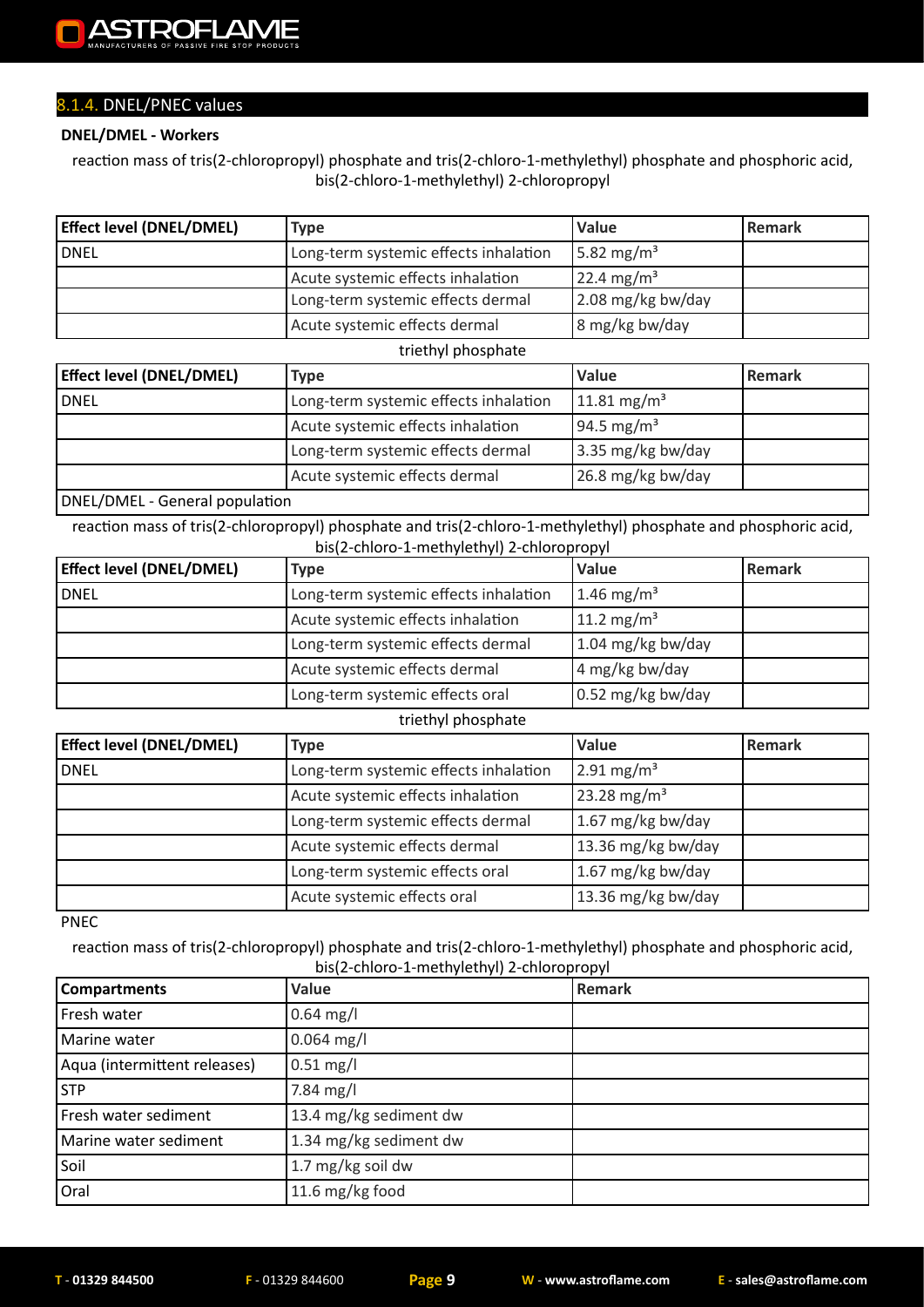#### ZТ ae i

### 8.1.4. DNEL/PNEC values (continued)

#### triethyl phosphate

| <b>Compartments</b>          | Value                 | Remark |
|------------------------------|-----------------------|--------|
| Fresh water                  | $0.632$ mg/l          |        |
| Salt water                   | $0.063$ mg/l          |        |
| Aqua (intermittent releases) | $9$ mg/l              |        |
| <b>STP</b>                   | 298.5 mg/l            |        |
| Fresh water sediment         | 5 mg/kg sediment dw   |        |
| Marine water sediment        | 0.5 mg/kg sediment dw |        |
| Soil                         | 0.64 mg/kg soil dw    |        |

#### 8.1.5. Control banding

If applicable and available it will be listed below.

#### 8.2. Exposure controls

The information in this section is a general description. If applicable and available, exposure scenarios are attached in annex. Always use the relevant exposure scenarios that correspond to your identified use.

#### 8.2.1. Appropriate engineering controls

Use spark-/explosionproof appliances and lighting system. Keep away from naked flames/heat. Keep away from ignition sources/sparks. Measure the concentration in the air regularly.

#### 8.2.2. Individual protection measures, such as personal protective equipment

Observe very strict hygiene - avoid contact. Do not eat, drink or smoke during work.

a) Respiratory protection:

Wear gas mask with filter type A if conc. in air > exposure limit.

b) Hand protection:

Gloves.

#### **Materials Breakthrough time Thickness**

LDPE (Low Density Poly Ethylene) 10 minutes 0.025 mm

- materials (good resistance)

LDPE (Low Density Poly Ethylene).

c) Eye protection:

Protective goggles.

d) Skin protection:

Head/neck protection. Protective clothing.

#### 8.2.3. Individual protection measures, such as personal protective equipment

See headings 6.2, 6.3 and 13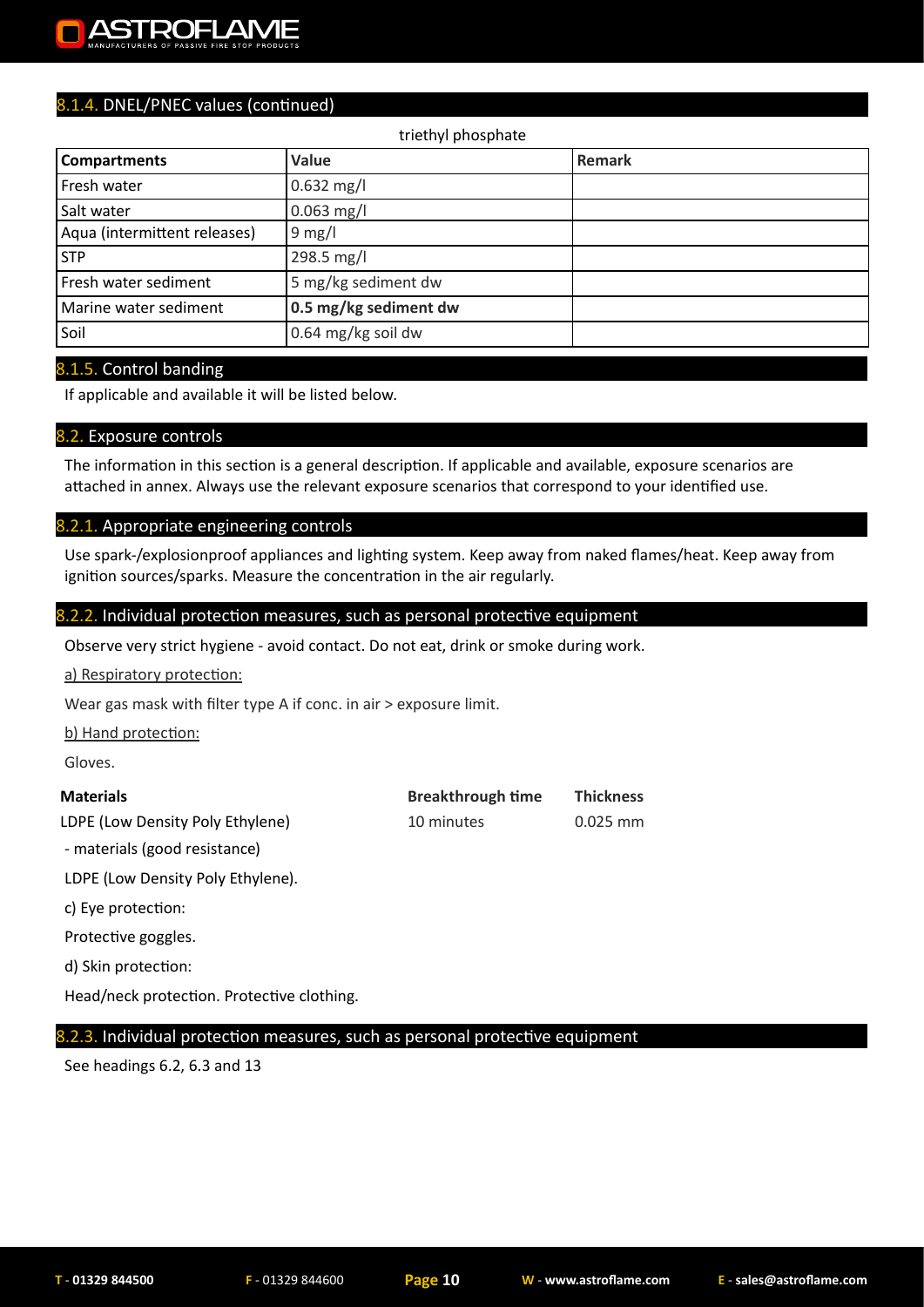

## **Section 9: Physical and chemical properties**

#### 9.1. Information on basic physical and chemical properties

| <b>Physical form:</b>             | Aerosol                                                |
|-----------------------------------|--------------------------------------------------------|
| Odour:                            | Characteristic odour                                   |
| <b>Odour threshold:</b>           | No data available                                      |
| Colour:                           | Variable in colour, depending on the composition       |
| <b>Particle size:</b>             | No data available                                      |
| <b>Explosion limits:</b>          | No data available                                      |
| Flammability:                     | Extremely flammable aerosol                            |
| Log Kow:                          | Not applicable (mixture)                               |
| <b>Dynamic viscosity:</b>         | No data available                                      |
| Kinematic viscosity:              | No data available                                      |
| <b>Melting point:</b>             | No data available                                      |
| <b>Boiling point:</b>             | No data available                                      |
| Flash point:                      | No data available                                      |
| <b>Evaporation rate:</b>          | No data available                                      |
| <b>Relative vapour density:</b>   | 1.1                                                    |
| Vapour pressure:                  | No data available                                      |
| Solubility:                       | water; insoluble                                       |
| <b>Relative density:</b>          | $1.1$ ; 20 $^{\circ}$ C                                |
| <b>Decomposition temperature:</b> | No data available                                      |
| Auto-ignition temperature:        | No data available                                      |
| <b>Explosive properties:</b>      | No chemical group associated with explosive properties |
| <b>Oxidising properties:</b>      | No chemical group associated with oxidising properties |
| рH                                | No data available                                      |

#### 9.2. Other information

**Absolute density:** 1100 kg/m<sup>3</sup> ; 20 °C

## **Section 10: Stability and reactivity**

#### 10.1. Reactivity

May be ignited by sparks. Gas/vapour spreads at floor level: ignition hazard.

#### 10.2. Chemical stability

Stable under normal conditions.

#### 10.3. Possibility of hazardous reactions

No data available.

#### 10.4. Conditions to avoid

Use spark-/explosionproof appliances and lighting system. Keep away from naked flames/heat. Keep away from ignition sources/sparks.

#### 10.5. Incompatible materials

No data available.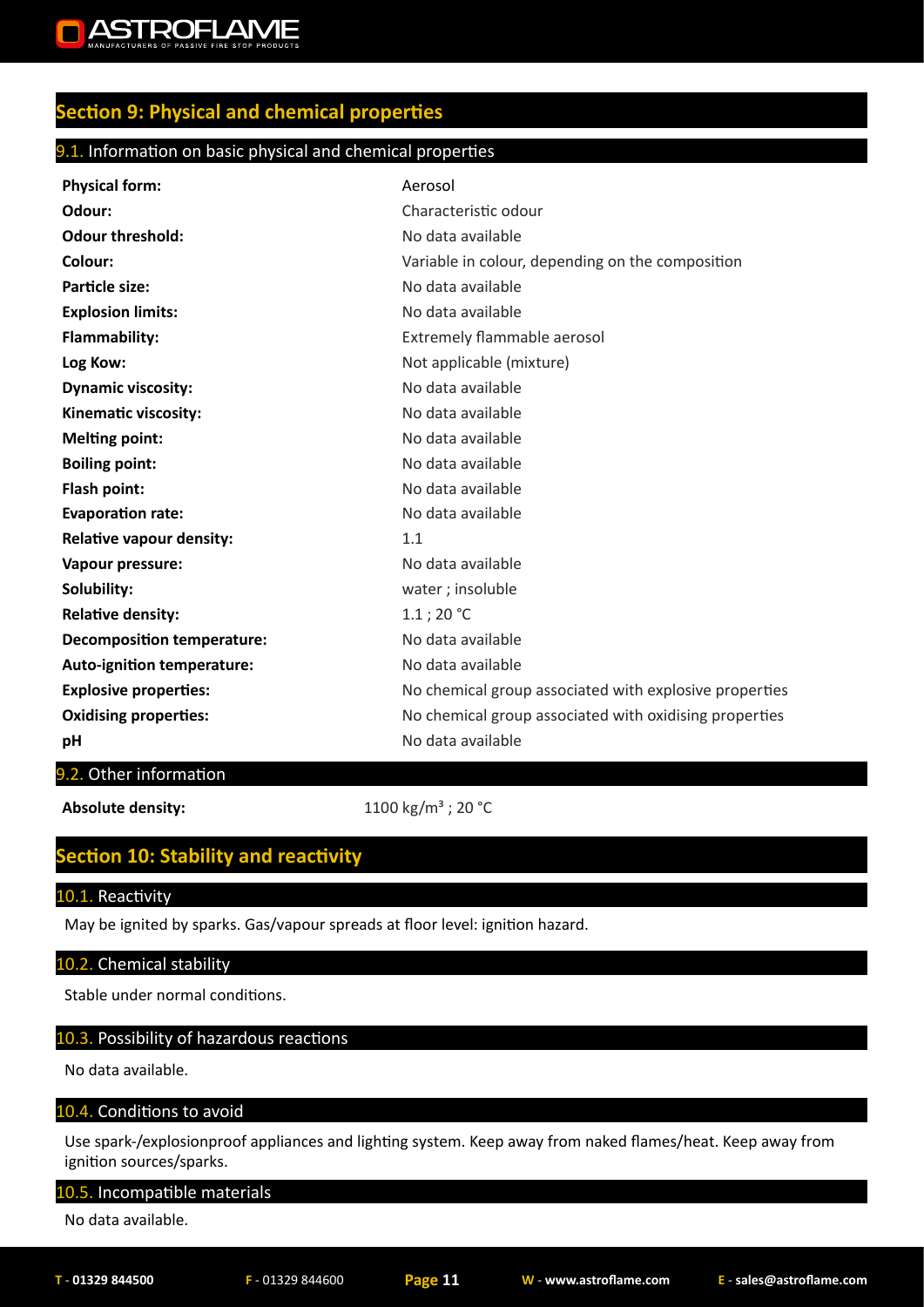#### 10.6. Hazardous decomposition products

On burning: release of toxic and corrosive gases/vapours (nitrous vapours, phosphorus oxides, hydrogen bromide, hydrogen chloride, hydrofluoric acid) (carbon monoxide - carbon dioxide).

## **Section 11: Toxicological information**

#### 11.1. Information on toxicological effects

#### 11.1.1. Test results

Acute toxicity

#### Soudafoam FR

No (test)data on the mixture available

| Route of exposure    | Parameter | <b>Method</b> | Value             | <b>Exposure</b> | <b>Species</b> | Value            | Remark |
|----------------------|-----------|---------------|-------------------|-----------------|----------------|------------------|--------|
|                      |           |               |                   | time            |                | determination    |        |
| Oral                 | LD50      |               | $>10000$ mg/kg    |                 | Rat            | Literature study |        |
| Dermal               | LD50      |               | $>$ 5000 mg/kg    |                 | Rabbit         | Literature study |        |
| Inhalation (vapours) | LD50      |               | 10 mg/l - 20 mg/l | 4 h             | Rat            | Literature study |        |
| <b>Inhalation</b>    |           |               | category 4        |                 |                | Literature study |        |

reaction mass of tris(2-chloropropyl) phosphate and tris(2-chloro-1-methylethyl) phosphate and phosphoric acid, bis(2-chloro-1-methylethyl) 2-chloropropyl ester and phosphoric acid, 2-chloro-1-methylethyl bis(2-chloropropyl) ester

| Route of exposure    | Parameter | <b>Method</b>         | Value             | <b>Exposure</b> | <b>Species</b>        | Value              | Remark |
|----------------------|-----------|-----------------------|-------------------|-----------------|-----------------------|--------------------|--------|
|                      |           |                       |                   | time            |                       | determination      |        |
| Oral                 | LD50      | EU Method B.1<br>tris | 632 mg/kg bw      |                 | Rat (female)          | Experimental value |        |
| Dermal               | LD50      | <b>OECD 402</b>       | $>$ 2000 mg/kg bw | 24 h            | Rat (male/<br>female) | Experimental value |        |
| Inhalation (aerosol) | LD50      | <b>OECD 403</b>       | $> 7$ mg/l        | 4 h             | Rat (male/<br>female) | Experimental value |        |

|  | triethyl phosphate |
|--|--------------------|
|--|--------------------|

| Route of exposure    | Parameter | <b>Method</b>   | Value                 | <b>Exposure</b><br>time | <b>Species</b>        | Value<br>determination             | Remark |
|----------------------|-----------|-----------------|-----------------------|-------------------------|-----------------------|------------------------------------|--------|
| Oral                 | LD50      |                 | 1600 mg/kg            |                         | Rat                   | Inconclusive,<br>insufficient data |        |
| Oral                 | LD50      |                 | 1370 mg/kg bw         |                         | Mouse                 | Experimental value                 |        |
| Dermal               | LD50      |                 | $> 20000$ mg/kg<br>bw |                         | Rabbit                | Inconclusive,<br>insufficient data |        |
| Inhalation (aerosol) | LD50      | <b>OECD 403</b> | $> 8.817$ mg/l air    | 4 h                     | Rat (male/<br>female) | Experimental value                 |        |

Classification is based on the relevant ingredients

#### Conclusion

Harmful if inhaled.

Not classified as acute toxic in contact with skin

Not classified as acute toxic if swallowed

**Corrosion/irritation**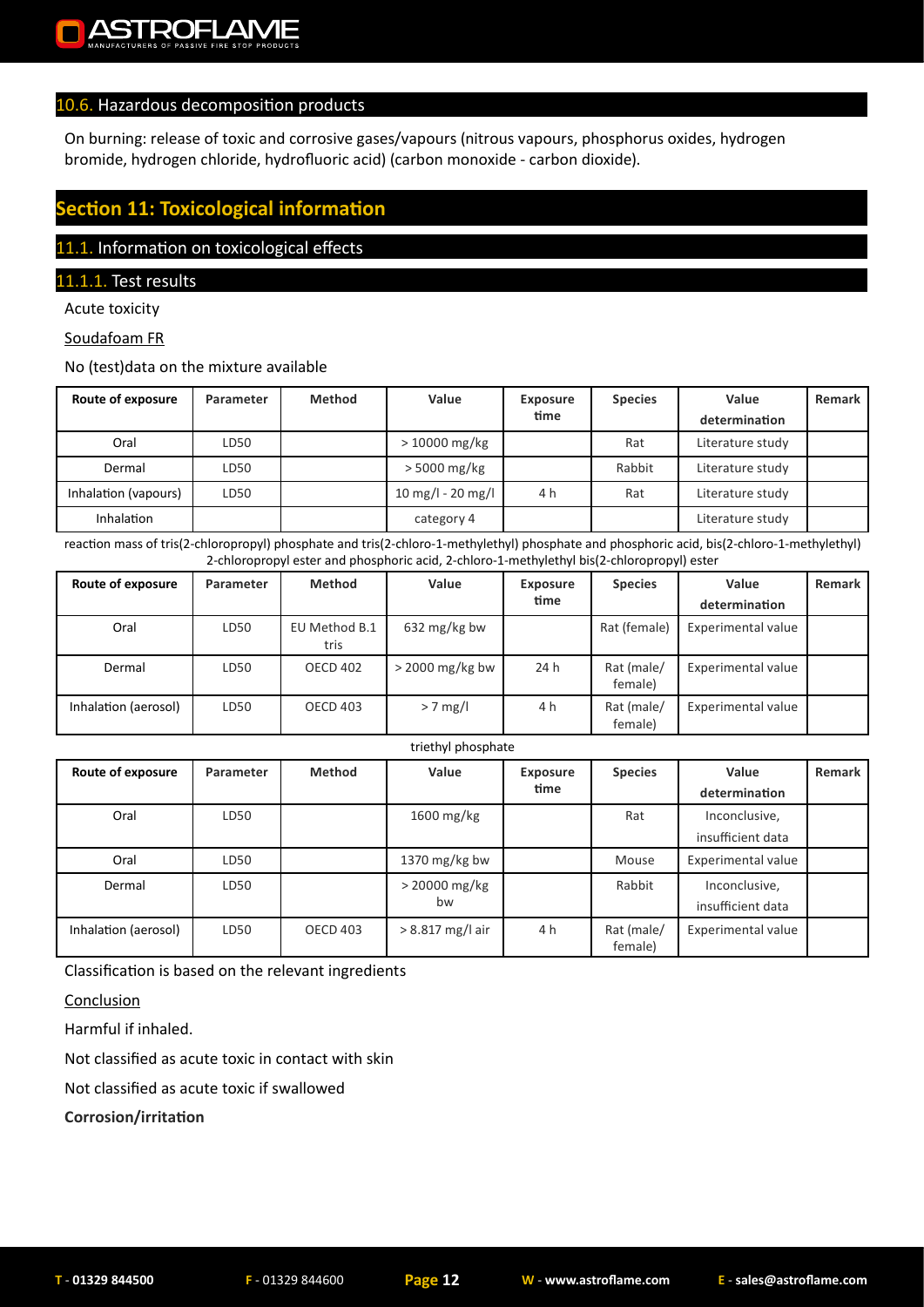#### Soudafoam FR

No (test)data on the mixture available

|                   |                |               | .                    |                   |                |                  |        |
|-------------------|----------------|---------------|----------------------|-------------------|----------------|------------------|--------|
| Route of exposure | Result         | <b>Method</b> | <b>Exposure time</b> | <b>Time point</b> | <b>Species</b> | Value            | Remark |
|                   |                |               |                      |                   |                | determination    |        |
| Eye               | Irritating;    |               |                      |                   |                | Literature study |        |
|                   | category       |               |                      |                   |                |                  |        |
|                   | 2              |               |                      |                   |                |                  |        |
| Skin              | Irritating;    |               |                      |                   |                | Literature study |        |
|                   | category       |               |                      |                   |                |                  |        |
|                   | $\overline{2}$ |               |                      |                   |                |                  |        |
| Inhalation        | Irritating;    |               |                      |                   |                | Literature study |        |
|                   | STOT SE        |               |                      |                   |                |                  |        |
|                   | cat.3          |               |                      |                   |                |                  |        |

polymethylene polyphenyl isocyanate

reaction mass of tris(2-chloropropyl) phosphate and tris(2-chloro-1-methylethyl) phosphate and phosphoric acid, bis(2-chloro-1-methylethyl) 2-chloropropyl ester and phosphoric acid, 2-chloro-1-methylethyl bis(2-chloropropyl) ester

| Route of exposure | <b>Result</b>  | <b>Method</b>   | <b>Exposure time</b> | Time point | <b>Species</b> | Value              | Remark |
|-------------------|----------------|-----------------|----------------------|------------|----------------|--------------------|--------|
|                   |                |                 |                      |            |                | determination      |        |
| Eve               | Not irritating | <b>OECD 405</b> | 24 h                 | 7 davs     | Rabbit         | Experimental value |        |
| Skin              | Not irritating | <b>OECD 404</b> | 4 h                  | 7 days     | Rabbit         | Experimental value |        |

#### triethyl phosphate

| Route of exposure | Result                   | <b>Method</b>   | <b>Exposure time</b> | Time point                  | <b>Species</b> | Value              | Remark |
|-------------------|--------------------------|-----------------|----------------------|-----------------------------|----------------|--------------------|--------|
|                   |                          |                 |                      |                             |                | determination      |        |
| Eye               | Moderately<br>irritating | <b>OECD 405</b> | 24 h                 |                             | Rabbit         | Experimental value |        |
| <b>Skin</b>       | Not irritating           | <b>OECD 404</b> | 4 h                  | 1; 24; 48; 72;<br>168 hours | Rabbit         | Experimental value |        |

Classification is based on the relevant ingredients

**Conclusion** 

Causes skin irritation.

Causes serious eye irritation.

May cause respiratory irritation.

Specific target organ toxicity, single exposure: classified as irritant to respiratory organs

**Respiratory or skin sensitisation**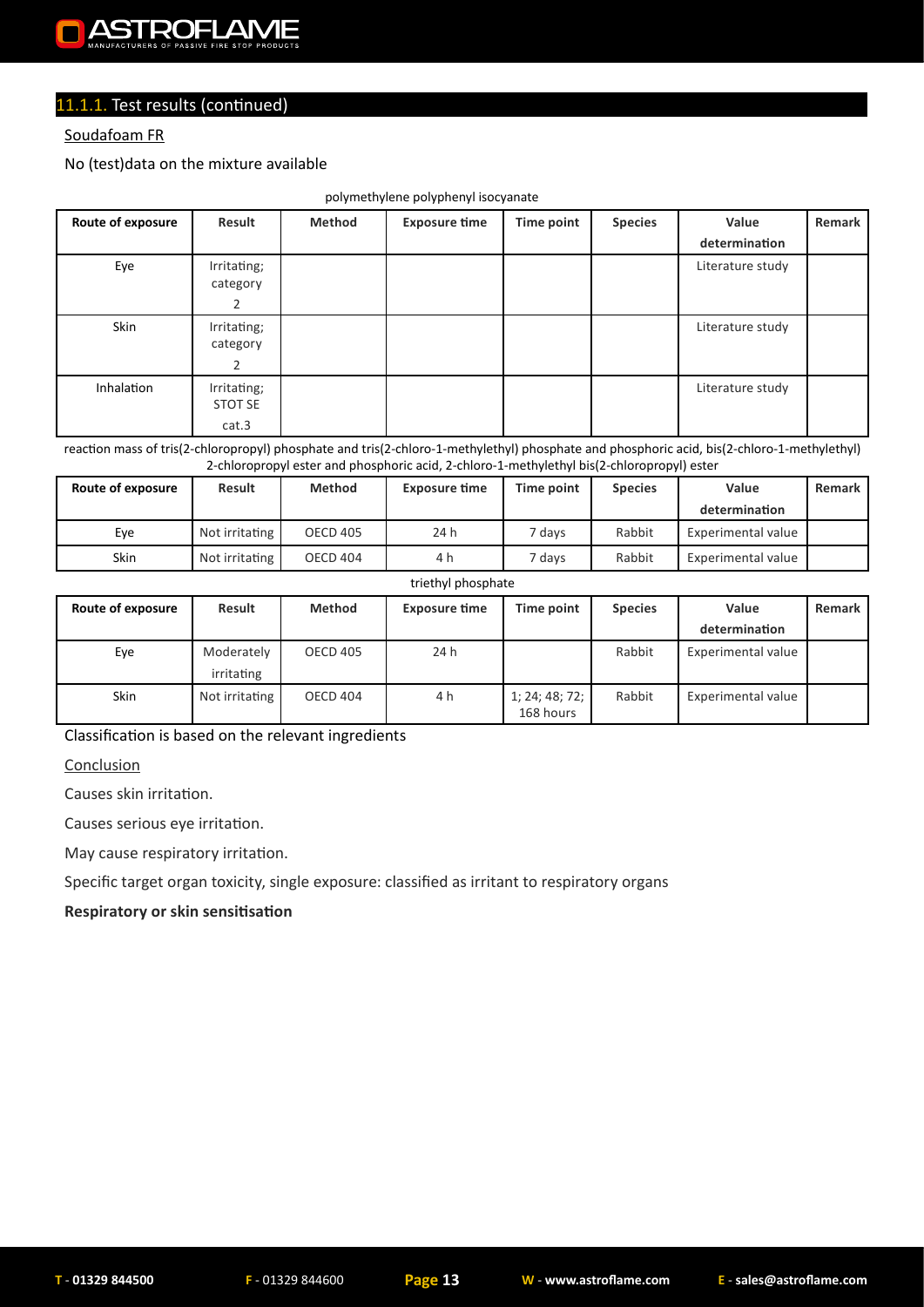#### **POELANJE** Δ

## 11.1.1. Test results (continued)

#### Soudafoam FR

No (test)data on the mixture available

| polymethylene polyphenyl isocyanate |               |               |                      |             |                |                  |               |  |  |  |  |
|-------------------------------------|---------------|---------------|----------------------|-------------|----------------|------------------|---------------|--|--|--|--|
| Route of exposure                   | <b>Result</b> | <b>Method</b> | <b>Exposure time</b> | Observation | <b>Species</b> | Value            | <b>Remark</b> |  |  |  |  |
|                                     |               |               |                      | time point  |                | determination    |               |  |  |  |  |
| <b>Skin</b>                         | Sensitizing;  |               |                      |             |                | Literature study |               |  |  |  |  |
|                                     | category 1    |               |                      |             |                |                  |               |  |  |  |  |
| <b>Inhalation</b>                   | Sensitizing;  |               |                      |             |                | Literature study |               |  |  |  |  |
|                                     | category 1    |               |                      |             |                |                  |               |  |  |  |  |

reaction mass of tris(2-chloropropyl) phosphate and tris(2-chloro-1-methylethyl) phosphate and phosphoric acid, bis(2-chloro-1-methylethyl) 2-chloropropyl ester and phosphoric acid, 2-chloro-1-methylethyl bis(2-chloropropyl) ester

| Route of exposure | <b>Result</b>      | <b>Method</b>   | <b>Exposure time</b> | Observation<br>time point | <b>Species</b>    | Value<br>determination | Remark |
|-------------------|--------------------|-----------------|----------------------|---------------------------|-------------------|------------------------|--------|
| Skin              | Not<br>sensitizing | <b>OECD 429</b> | 24 h                 | 7 days                    | Mouse<br>(female) | Experimental value     |        |

triethyl phosphate

| Route of exposure | Result                    | <b>Method</b> | <b>Exposure time</b> | Time point | <b>Species</b>    | Value              | Remark |
|-------------------|---------------------------|---------------|----------------------|------------|-------------------|--------------------|--------|
|                   |                           |               |                      |            |                   | determination      |        |
| <b>Skin</b>       | <b>Not</b><br>sensitizing | OECD 429      | 24 h                 |            | Mouse<br>(female) | Experimental value |        |
| Inhalation        |                           |               |                      |            |                   | Data waiving       |        |

#### Classification is based on the relevant ingredients

**Conclusion** 

May cause an allergic skin reaction.

May cause allergy or asthma symptoms or breathing difficulties if inhaled.

#### **Specific target organ toxicity**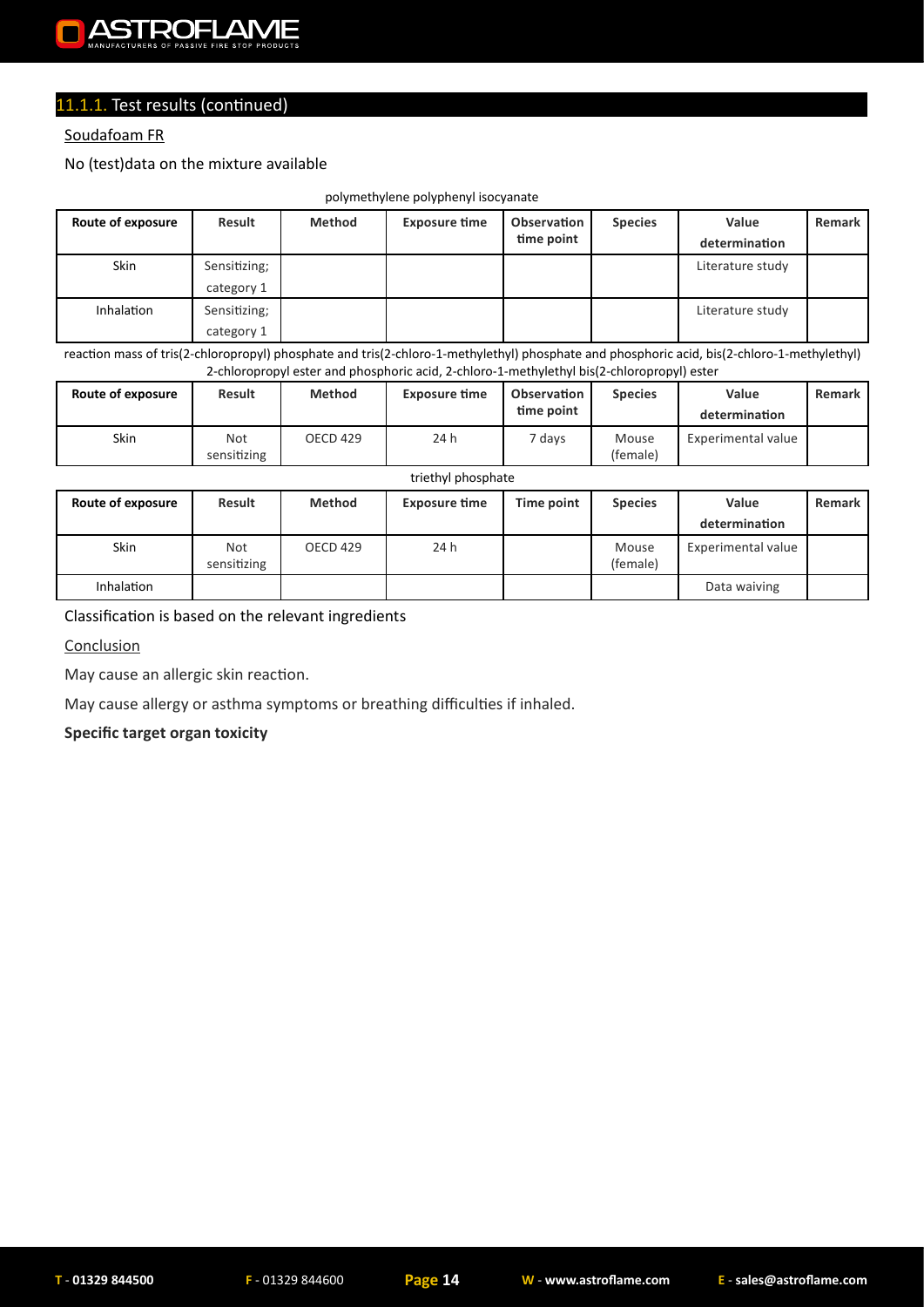

#### Soudafoam FR

#### No (test)data on the mixture available

#### polymethylene polyphenyl isocyanate

| Route of<br>exposure | Parameter                  | <b>Method</b> | Value                   | Organ | <b>Effect</b> | <b>Exposure</b><br>time | <b>Species</b> | Value<br>determination |
|----------------------|----------------------------|---------------|-------------------------|-------|---------------|-------------------------|----------------|------------------------|
| Inhalation           | Sensitizing;<br>category 1 |               | <b>STOT RE</b><br>cat.2 |       |               | Literature<br>study     |                | Literature study       |

reaction mass of tris(2-chloropropyl) phosphate and tris(2-chloro-1-methylethyl) phosphate and phosphoric acid, bis(2-chloro-1 methylethyl) 2-chloropropyl

| Route of<br>exposure           | Parameter    | <b>Method</b>               | Value                         | Organ | <b>Effect</b> | <b>Exposure</b><br>time | <b>Species</b>  | Value<br>determination |
|--------------------------------|--------------|-----------------------------|-------------------------------|-------|---------------|-------------------------|-----------------|------------------------|
| Oral (diet)                    | <b>NOAEL</b> | Subchronic<br>toxicity test | $171 \text{ mg/kg}$<br>bw/day |       | No effect     | 13 weeks<br>(daily)     | Rat<br>(female) | Experimental<br>value  |
| Oral (diet)                    | LOAEL        | Subchronic<br>toxicity test | 52 $mg/kg$<br>bw/day          | Liver | Weight gain   | 13 weeks<br>(daily)     | Rat<br>(male)   | Experimental<br>value  |
| <b>Inhalation</b><br>(vapours) | Dose level   |                             | $0.586$ mg/l<br>air           |       | No effect     |                         | Mouse<br>(male) | Experimental<br>value  |

#### triethyl phosphate

| Route of<br>exposure           | Parameter    | <b>Method</b>               | Value                               | Organ | <b>Effect</b> | <b>Exposure</b><br>time                | <b>Species</b>           | Value<br>determination             |
|--------------------------------|--------------|-----------------------------|-------------------------------------|-------|---------------|----------------------------------------|--------------------------|------------------------------------|
| Oral<br>(stomach<br>tube)      | NOAEL        | <b>OECD 407</b>             | $1000 \,\mathrm{mg}$ /<br>kg bw/day |       | No effect     | 4 weeks<br>(daily)                     | Rat<br>(male/<br>female) | Experimental<br>value              |
| Dermal                         |              |                             |                                     |       |               |                                        |                          | Data waiving                       |
| <b>Inhalation</b><br>(aerosol) | <b>NOAEC</b> | Subchronic<br>toxicity test | 366 mg/m <sup>3</sup><br>air        |       | No effect     | 12 weeks (6h/<br>day, 5 days/<br>week) | Rat<br>(male)            | Inconclusive,<br>insufficient data |

Classification is based on the relevant ingredients

#### **Conclusion**

May cause damage to organs through prolonged or repeated exposure if inhaled.

Not classified as sub-chronically toxic in contact with skin

Not classified as sub-chronically toxic if swallowed

#### **Mutagenicity (in vitro)**

Soudafoam FR

No (test)data on the mixture available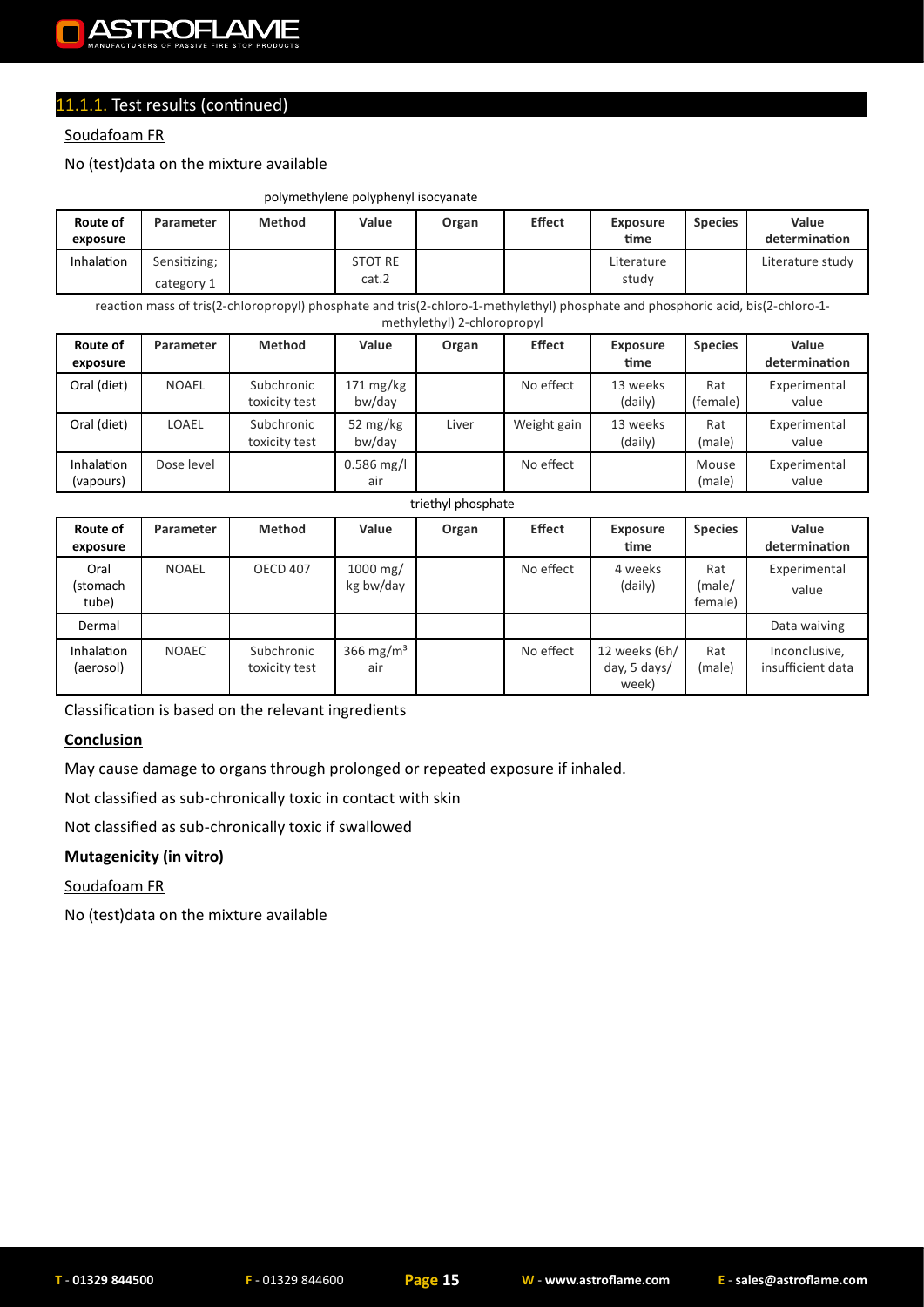reaction mass of tris(2-chloropropyl) phosphate and tris(2-chloro-1-methylethyl) phosphate and phosphoric acid, bis(2-chloro-1-methylethyl) 2-chloropropyl ester and phosphoric acid, 2-chloro-1-methylethyl bis(2-chloropropyl) ester

| <b>Result</b>                                                                      | Method          | <b>Test substrate</b> | <b>Effect</b>                    | Value determination |
|------------------------------------------------------------------------------------|-----------------|-----------------------|----------------------------------|---------------------|
| Negative with<br>metabolic activation,<br>negative without<br>metabolic activation | OECD 482        | Rat liver cells       |                                  | Experimental value  |
| Negative without<br>metabolic activation,<br>positive with<br>metabolic activation | <b>OECD 476</b> |                       | Mouse (lymphoma<br>L5178Y cells) | Experimental value  |

#### triethyl phosphate

| Result                                                                             | Method          | <b>Test substrate</b>               | <b>Effect</b> | Value determination |
|------------------------------------------------------------------------------------|-----------------|-------------------------------------|---------------|---------------------|
| Negative with<br>metabolic activation,<br>negative without<br>metabolic activation | <b>OECD 476</b> | Chinese hamster lung<br>fibroblasts | No effect     | Experimental value  |
| Negative with<br>metabolic activation,<br>negative without<br>metabolic activation | <b>OECD 471</b> | <b>Bacteria</b><br>(S.typhimurium)  | No effect     | Experimental value  |

Mutagenicity (in vivo)

#### Soudafoam FR

No (test)data on the mixture available

reaction mass of tris(2-chloropropyl) phosphate and tris(2-chloro-1-methylethyl) phosphate and phosphoric acid, bis(2-chloro-1-methylethyl) 2-chloropropyl ester and phosphoric acid, 2-chloro-1-methylethyl bis(2-chloropropyl) ester

| Result             | <b>Method</b>   | <b>Exposure time</b> | <b>Test substrate</b>   | Organ       | Value determination |  |  |  |  |  |
|--------------------|-----------------|----------------------|-------------------------|-------------|---------------------|--|--|--|--|--|
| Negative           | <b>OECD 474</b> |                      | Mouse (male/<br>female) | Bone marrow | Experimental value  |  |  |  |  |  |
| triethyl phosphate |                 |                      |                         |             |                     |  |  |  |  |  |
| Result             | <b>Method</b>   | <b>Exposure time</b> | <b>Test substrate</b>   | Organ       | Value determination |  |  |  |  |  |
| Negative           |                 |                      | Mouse (male)            | Bone marrow |                     |  |  |  |  |  |

Carcinogenicity

#### Soudafoam FR

No (test)data on the mixture available

polymethylene polyphenyl isocyanate

reaction mass of tris(2-chloropropyl) phosphate and tris(2-chloro-1-methylethyl) phosphate and phosphoric acid, bis(2-chloro-1-methylethyl) 2-chloropropyl ester and phosphoric acid, 2-chloro-1-methylethyl bis(2-chloropropyl) ester

| Route of<br>exposure | Parameter | <b>Method</b> | Value | <b>Exposure</b><br>time | <b>Species</b> | <b>Effect</b> | Organ | Value<br>determination |
|----------------------|-----------|---------------|-------|-------------------------|----------------|---------------|-------|------------------------|
| Inhalation           |           |               |       |                         |                |               |       | Data waiving           |
| Dermal               |           |               |       |                         |                |               |       | Data waiving           |
| Oral                 |           |               |       |                         |                |               |       | Data waiving           |

Reproductive toxicity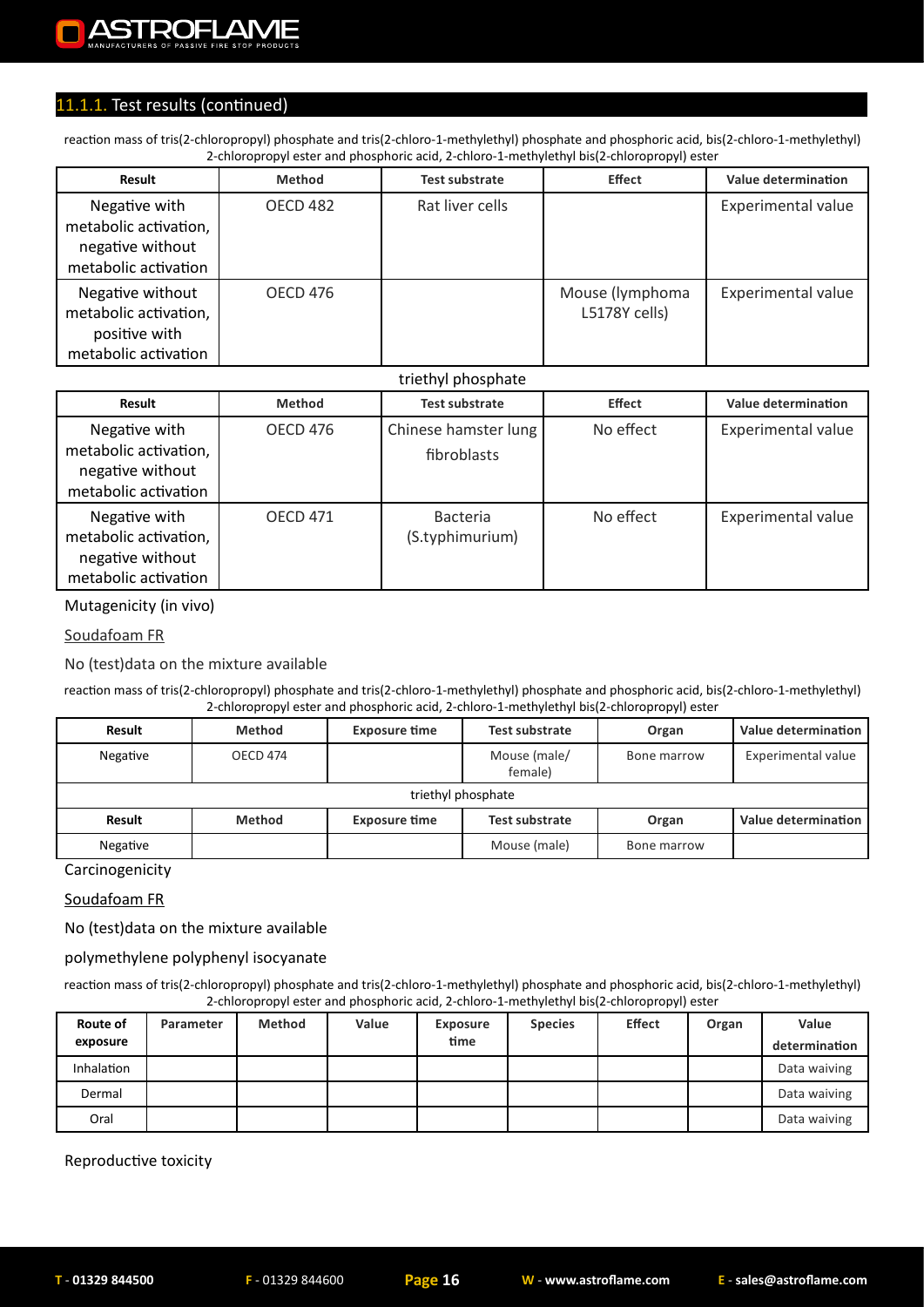#### Soudafoam FR

#### No (test)data on the mixture available

reaction mass of tris(2-chloropropyl) phosphate and tris(2-chloro-1-methylethyl) phosphate and phosphoric acid, bis(2-chloro-1-methylethyl) 2-chloropropyl ester and phosphoric acid, 2-chloro-1-methylethyl bis(2-chloropropyl) ester

|               | Parameter    | <b>Method</b> | Value    | <b>Exposure</b> | <b>Species</b> | <b>Effect</b>  | Organ        | Value         |
|---------------|--------------|---------------|----------|-----------------|----------------|----------------|--------------|---------------|
|               |              |               |          | time            |                |                |              | determination |
| Developmental | <b>LOAEL</b> | OECD 416      | 99 mg/kg |                 | Rat            | Embryotoxicity |              | Experimental  |
| toxicity      |              |               | bw/day   |                 | (female)       |                |              | value         |
| Effects on    | <b>LOAEL</b> | OECD 416      | 99 mg/kg |                 | Rat            | Weight changes | Female       | Experimental  |
| fertility     |              |               | bw/day   |                 | (male/         |                | reproductive | value         |
|               |              |               |          |                 | female)        |                | organ        |               |

#### triethyl phosphate

|                           | Parameter    | <b>Method</b> | Value                            | <b>Exposure</b><br>time                        | <b>Species</b>           | <b>Effect</b> | Organ  | Value<br>determination             |
|---------------------------|--------------|---------------|----------------------------------|------------------------------------------------|--------------------------|---------------|--------|------------------------------------|
| Developmental<br>toxicity | <b>NOAEL</b> | OECD 414      | $625 \,\mathrm{mg/kg}$<br>bw/day | $10 \text{ day(s)}$                            | Rat                      | No effect     | Foetus | Experimental<br>value              |
| Maternal<br>toxicity      | <b>NOAEL</b> | OECD 414      | $125 \text{ mg/kg}$<br>bw/day    | $10 \text{ day(s)}$                            | Rat                      | No effect     |        | Experimental<br>value              |
| Effects on<br>fertility   | <b>NOEL</b>  |               | 335 mg/kg<br>bw/day              | $120 \text{ day(s)} -$<br>$150 \text{ day(s)}$ | Rat<br>(male/<br>female) | No effect     |        | Inconclusive,<br>insufficient data |

#### Classification is based on the relevant ingredients

#### Conclusion CMR

#### Suspected of causing cancer.

Not classified for mutagenic or genotoxic toxicity

Not classified for reprotoxic or developmental toxicity

#### **Toxicity other effects**

#### Soudafoam FR

No (test)data on the mixture available

#### **Chronic effects from short and long-term exposure**

#### Soudafoam FR

ON CONTINUOUS/REPEATED EXPOSURE/CONTACT: Feeling of weakness. Itching. Skin rash/inflammation. May stain the skin. Dry skin. Coughing. Possible inflammation of the respiratory tract. Respiratory difficulties.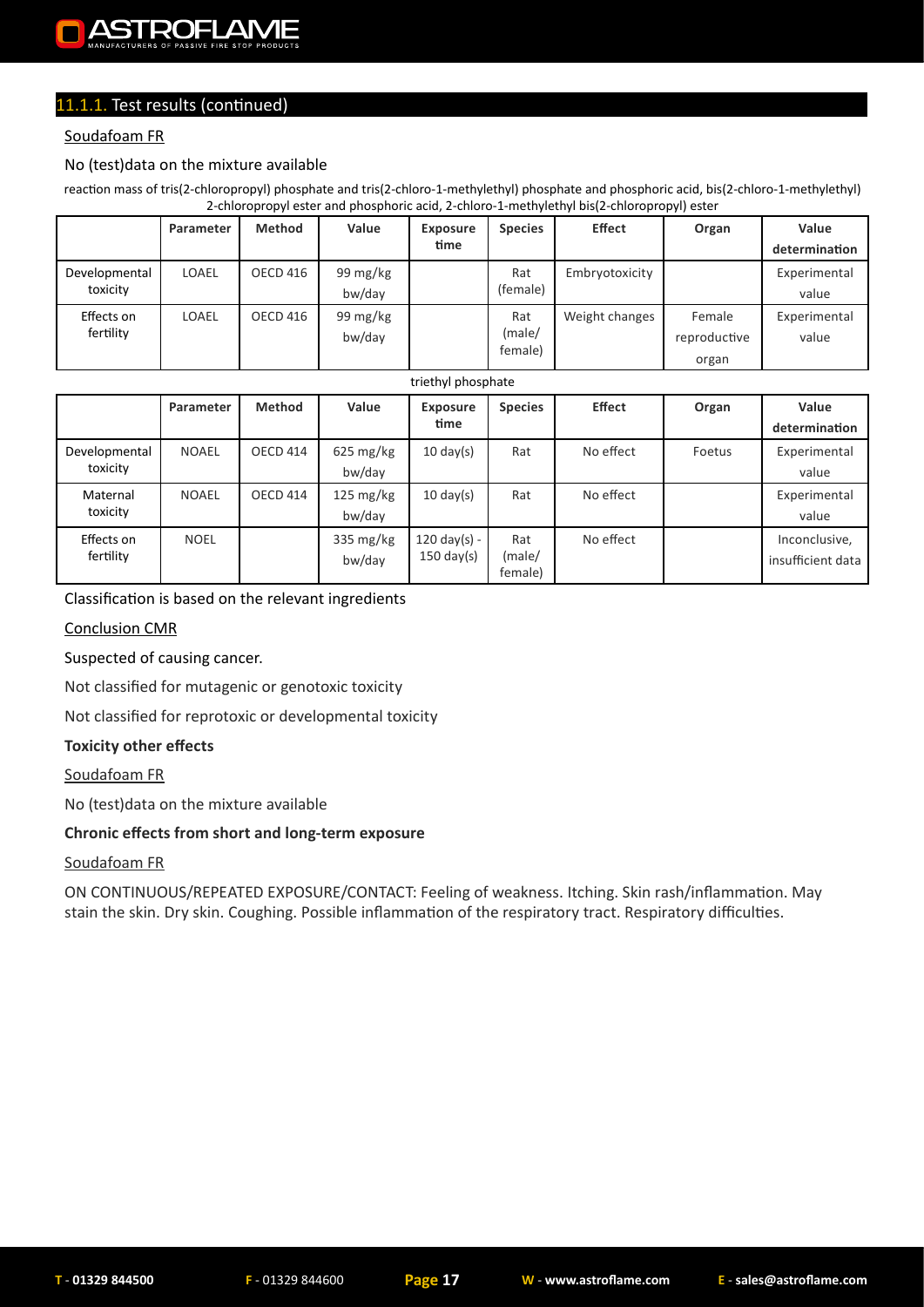

## **Section 12: Ecological information**

#### 12.1. Toxicity

#### Soudafoam FR

No (test)data on the mixture available

polymethylene polyphenyl isocyanate

|                                              | Parameter | Method          | Value        | <b>Duration</b> | <b>Species</b>   | Test design | Fresh/salt                      | Value            |
|----------------------------------------------|-----------|-----------------|--------------|-----------------|------------------|-------------|---------------------------------|------------------|
|                                              |           |                 |              |                 |                  |             | water                           | determination    |
| Acute toxicity<br>other aquatic<br>organisms | LC50      | OECD 416        | $>1000$ mg/l | 96 h            |                  |             |                                 | Literature study |
| Toxicity aquatic<br>microorganisms           | EC50      | <b>OECD 209</b> | $> 100$ mg/l |                 | Activated sludge |             | Female<br>reproductive<br>organ | Literature study |

reaction mass of tris(2-chloropropyl) phosphate and tris(2-chloro-1-methylethyl) phosphate and phosphoric acid, bis(2-chloro-1-methylethyl) 2-chloropropyl ester and phosphoric acid, 2-chloro-1-methylethyl bis(2-chloropropyl) ester

|                                                  | Parameter   | <b>Method</b>   | Value              | <b>Duration</b>     | <b>Species</b>                      | <b>Test design</b>    | Fresh/salt  | Value                      |
|--------------------------------------------------|-------------|-----------------|--------------------|---------------------|-------------------------------------|-----------------------|-------------|----------------------------|
|                                                  |             |                 |                    |                     |                                     |                       | water       | determination              |
| Acute toxicity<br>fishes                         | <b>LC50</b> | Other           | 56.2 mg/l          | 96 h                | Brachydanio<br>rerio                | Static system         | Fresh water | Experimental<br>value; GLP |
| Acute toxicity<br>invertebrates                  | <b>LC50</b> |                 | $131 \text{ mg/l}$ | 48 h                | Daphnia magna                       | Static system         | Fresh water | Locomotor<br>effect        |
| Toxicity algae<br>and other<br>aquatic<br>plants | ErC50       | <b>OECD 201</b> | $82 \text{ mg/l}$  | 72 h                | Pseudokirchnerie<br>lla subcapitata | Static system         | Fresh water | Experimental<br>value; GLP |
| Long-term<br>toxicity aquatic<br>invertebrates   | <b>NOEC</b> | <b>OECD 202</b> | $32 \text{ mg/l}$  | $21 \text{ day(s)}$ | Daphnia magna                       | Semi-static<br>system | Fresh water | Experimental<br>value; GLP |
| Toxicity aquatic<br>microorganisms               | <b>EC50</b> | ISO 8192        | 784 mg/l           | 3 <sub>h</sub>      | Activated sludge                    | Static system         | Fresh water | Experimental<br>value; GLP |

#### triethyl phosphate

|                                        | Parameter   | <b>Method</b>         | Value              | <b>Duration</b> | <b>Species</b>             | <b>Test design</b> | Fresh/salt  | Value                  |
|----------------------------------------|-------------|-----------------------|--------------------|-----------------|----------------------------|--------------------|-------------|------------------------|
|                                        |             |                       |                    |                 |                            |                    | water       | determination          |
| Acute toxicity<br>fishes               | <b>LC50</b> | Equivalent<br>to OECD | $> 100$ mg/l       | 96 h            | Danio rerio                |                    | Fresh water | Experimental<br>value; |
|                                        |             | 203                   |                    |                 |                            |                    |             | Nominal                |
|                                        |             |                       |                    |                 |                            |                    |             | concentration          |
| Acute toxicity<br><i>invertebrates</i> | <b>EC50</b> | <b>OECD 202</b>       | 2705 mg/l          | 24 h            | Daphnia magna              |                    | Fresh water | Experimental<br>value; |
|                                        |             |                       |                    |                 |                            |                    |             | Nominal                |
|                                        |             |                       |                    |                 |                            |                    |             | concentration          |
| Toxicity algae<br>and other            | EC50        | Other                 | $901 \text{ mg/l}$ | 72 h            | Scenedesmus<br>subspicatus | Static system      | Fresh water | Experimental<br>value; |
| aquatic                                |             |                       |                    |                 |                            |                    |             | Nominal                |
| plants                                 |             |                       |                    |                 |                            |                    |             | concentration          |
| Long-term<br>toxicity aquatic          | <b>NOEC</b> | Equivalent<br>to OECD | $31.6$ mg/l        | $21$ day(s)     | Daphnia magna              |                    | Fresh water | Experimental<br>value; |
| invertebrates                          |             | 211                   |                    |                 |                            |                    |             | Nominal                |
|                                        |             |                       |                    |                 |                            |                    |             | concentration          |

Judgement of the mixture is based on the relevant ingredients

#### **Conclusion**

Not classified as dangerous for the environment according to the criteria of Regulation (EC) No 1272/2008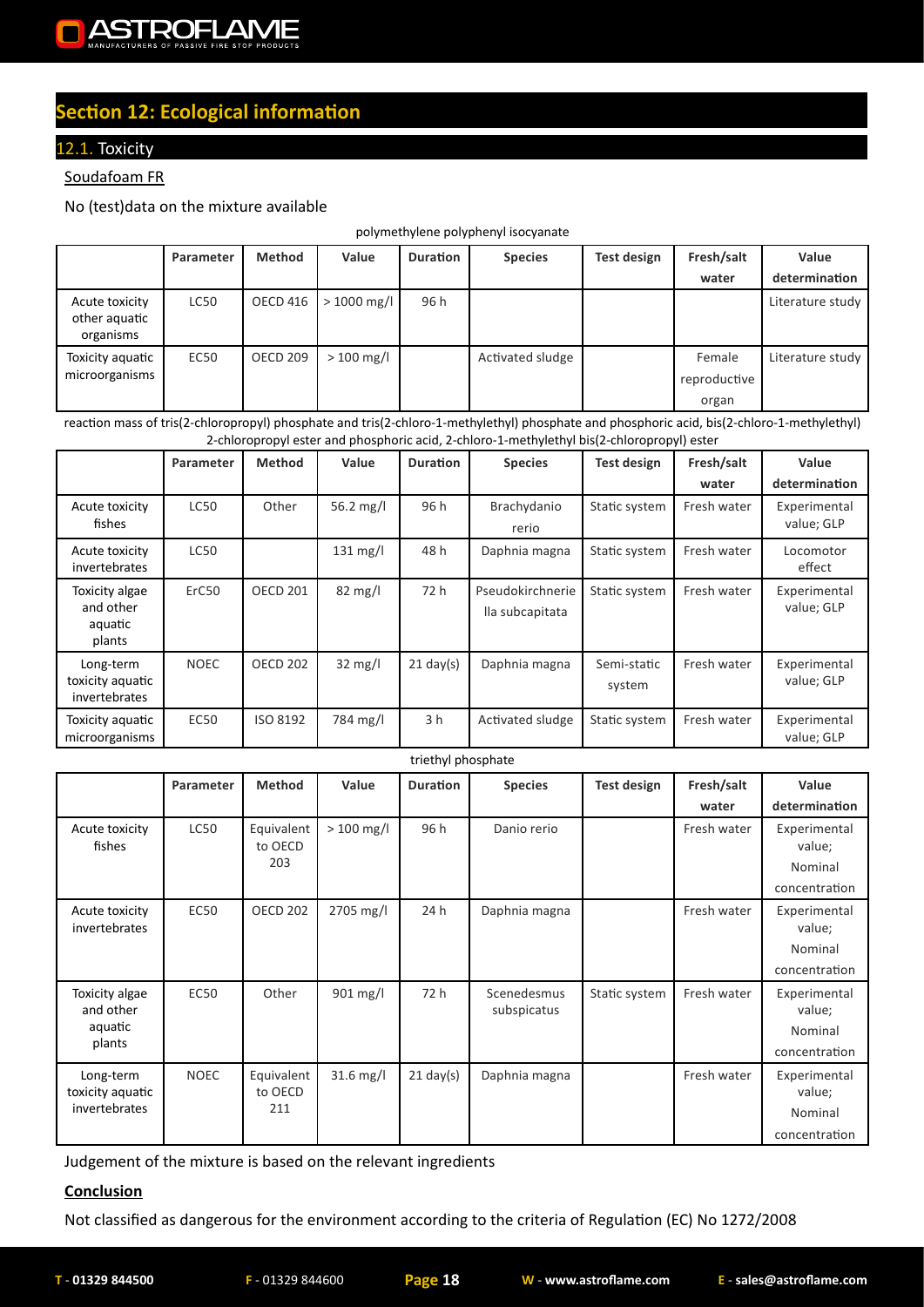## 12.2. Persistence and degradability

#### polymethylene polyphenyl isocyanate

#### Biodegradation water

| <b>Method</b>              | Value | <b>Duration</b> | Value determination |
|----------------------------|-------|-----------------|---------------------|
| OECD 302C: Inherent        | <60%  |                 | Experimental value  |
| Biodegradability: Modified |       |                 |                     |
| MITI Test (II)             |       |                 |                     |

reaction mass of tris(2-chloropropyl) phosphate and tris(2-chloro-1-methylethyl) phosphate and phosphoric acid, bis(2-chloro-1-methylethyl) 2-chloropropyl ester and phosphoric acid, 2-chloro-1-methylethyl bis(2-chloropropyl) ester

Biodegradation water

| <b>Method</b>            | Value     | <b>Duration</b>     | Value determination      |
|--------------------------|-----------|---------------------|--------------------------|
| OECD 301E: Modified OECD | 14 %: GLP | $28 \text{ day(s)}$ | OECD 301E: Modified OECD |
| <b>Screening Test</b>    |           |                     | Screening Test 14 %; GLP |
|                          |           |                     | 28 day(s) Experimental   |
|                          |           |                     | value                    |

triethyl phosphate

Biodegradation water

| <b>Method</b>                                                       | Value | <b>Duration</b>     | <b>Value determination</b> |
|---------------------------------------------------------------------|-------|---------------------|----------------------------|
| OECD 301C: Modified MITI<br>Test (I)                                | 0 %   | $28 \text{ day(s)}$ | Experimental value         |
| OECD 302B: Inherent<br>Biodegradability: Zahn-<br>Wellens/EMPA Test | 97%   | $28 \text{ day(s)}$ | Experimental value         |

#### **Conclusion**

Contains non readily biodegradable component(s)

#### 12.3. Bioaccumulative potential

#### **Soudafoam FR**

| Log Kow       |                             |       |                    |                     |
|---------------|-----------------------------|-------|--------------------|---------------------|
| <b>Method</b> | <b>Remark</b>               | Value | <b>Temperature</b> | Value determination |
|               | Not applicable<br>(mixture) |       |                    |                     |

polymethylene polyphenyl isocyanate

| <b>BCF</b> fishes |               |                   |       |                 |               |                |                  |                            |  |  |  |
|-------------------|---------------|-------------------|-------|-----------------|---------------|----------------|------------------|----------------------------|--|--|--|
| Parameter         | <b>Method</b> |                   | Value | <b>Duration</b> |               | <b>Species</b> |                  | Value<br>determination     |  |  |  |
| <b>BCF</b>        |               |                   |       |                 | <b>Pisces</b> |                | Literature study |                            |  |  |  |
| Log Kow           |               |                   |       |                 |               |                |                  |                            |  |  |  |
| <b>Method</b>     | Remark        |                   |       | Value           |               | Temperature    |                  | <b>Value determination</b> |  |  |  |
|                   |               | No data available |       |                 |               |                |                  |                            |  |  |  |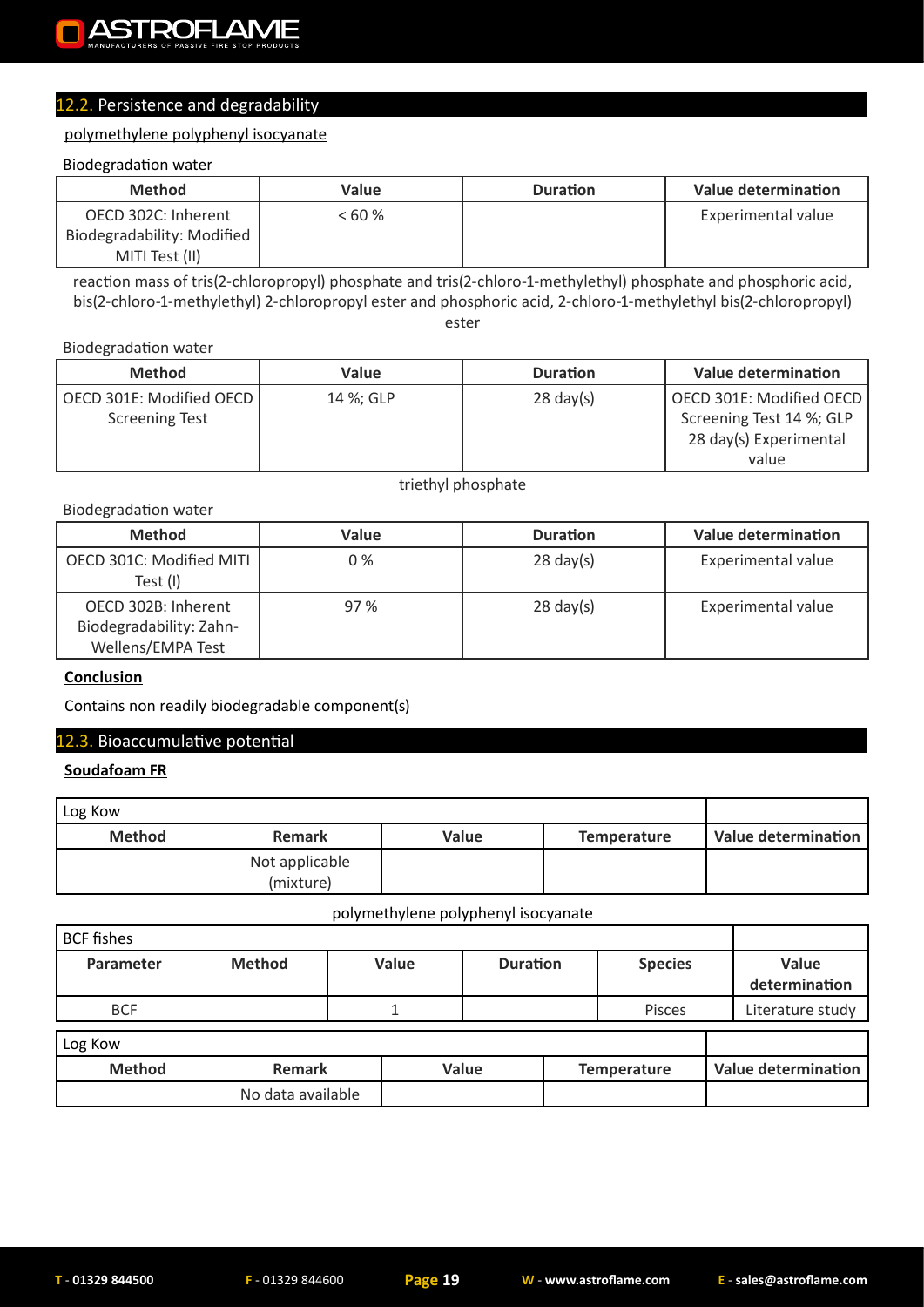#### 12.3. Bioaccumulative potential (continued)

reaction mass of tris(2-chloropropyl) phosphate and tris(2-chloro-1-methylethyl) phosphate and phosphoric acid, bis(2-chloro-1-methylethyl) 2-chloropropyl ester and phosphoric acid, 2-chloro-1-methylethyl bis(2-chloropropyl) ester

| <b>BCF</b> fishes |                 |  |            |                 |  |                    |  |                            |  |  |
|-------------------|-----------------|--|------------|-----------------|--|--------------------|--|----------------------------|--|--|
| Parameter         | <b>Method</b>   |  | Value      | <b>Duration</b> |  | <b>Species</b>     |  | Value<br>determination     |  |  |
| <b>BCF</b>        | <b>OECD 305</b> |  | $0.8 - 14$ | 6 week(s)       |  | Cyprinus carpio    |  | Experimental<br>value      |  |  |
| Log Kow           |                 |  |            |                 |  |                    |  |                            |  |  |
| <b>Method</b>     | Remark          |  |            | Value           |  | <b>Temperature</b> |  | <b>Value determination</b> |  |  |
| EU Method A.8     |                 |  |            | 2.68            |  | 30 °C              |  | <b>Experimental value</b>  |  |  |

#### triethyl phosphate

| <b>BCF fishes</b> |                 |             |                 |                 |                        |  |  |  |  |  |  |
|-------------------|-----------------|-------------|-----------------|-----------------|------------------------|--|--|--|--|--|--|
| Parameter         | <b>Method</b>   | Value       | <b>Duration</b> | <b>Species</b>  | Value<br>determination |  |  |  |  |  |  |
| <b>BCF</b>        | <b>OECD 305</b> | $0.5 - 1.3$ | 6 week(s)       | Cyprinus carpio | Experimental<br>value  |  |  |  |  |  |  |

| Log Kow       |               |       |                    |                     |
|---------------|---------------|-------|--------------------|---------------------|
| <b>Method</b> | <b>Remark</b> | Value | <b>Temperature</b> | Value determination |
| EU Method A.8 |               | 111   |                    | Experimental value  |

#### **Conclusion**

Does not contain bioaccumulative component(s)

#### 12.4. Mobility in soil

reaction mass of tris(2-chloropropyl) phosphate and tris(2-chloro-1-methylethyl) phosphate and phosphoric acid, bis(2-chloro-1-methylethyl) 2-chloropropyl ester and phosphoric acid, 2-chloro-1-methylethyl bis(2-chloropropyl) ester

| (log) Koc                        |                                     |                     |                                                                                    |  |                 |                      |                            |                           |               |  |
|----------------------------------|-------------------------------------|---------------------|------------------------------------------------------------------------------------|--|-----------------|----------------------|----------------------------|---------------------------|---------------|--|
| Parameter                        |                                     | <b>Method</b>       |                                                                                    |  | Value           |                      | <b>Value determination</b> |                           |               |  |
| log Koc                          |                                     |                     | EU Method C.19                                                                     |  |                 | 2.76                 |                            | <b>Experimental value</b> |               |  |
|                                  | Volatility (Henry's Law constant H) |                     |                                                                                    |  |                 |                      |                            |                           |               |  |
| Value                            |                                     |                     | <b>Value determination</b><br><b>Remark</b><br><b>Method</b><br><b>Temperature</b> |  |                 |                      |                            |                           |               |  |
| $0.00042$ Pa.m <sup>3</sup> /mol |                                     |                     | 25 °C                                                                              |  |                 |                      |                            |                           | Read-across   |  |
| Percent distribution             |                                     |                     |                                                                                    |  |                 |                      |                            |                           |               |  |
| <b>Method</b>                    |                                     | <b>Fraction air</b> | <b>Fraction biota</b>                                                              |  | <b>Fraction</b> | <b>Fraction soil</b> | <b>Fraction water</b>      |                           | Value         |  |
|                                  |                                     |                     |                                                                                    |  | sediment        |                      |                            |                           | determination |  |
| Mackay level I                   |                                     | 0.01%               | 0%                                                                                 |  | 3.55 %          | 3.52%                | 92.89%                     |                           | Read-across   |  |

**Conclusion** 

Contains component(s) with potential for mobility in the soil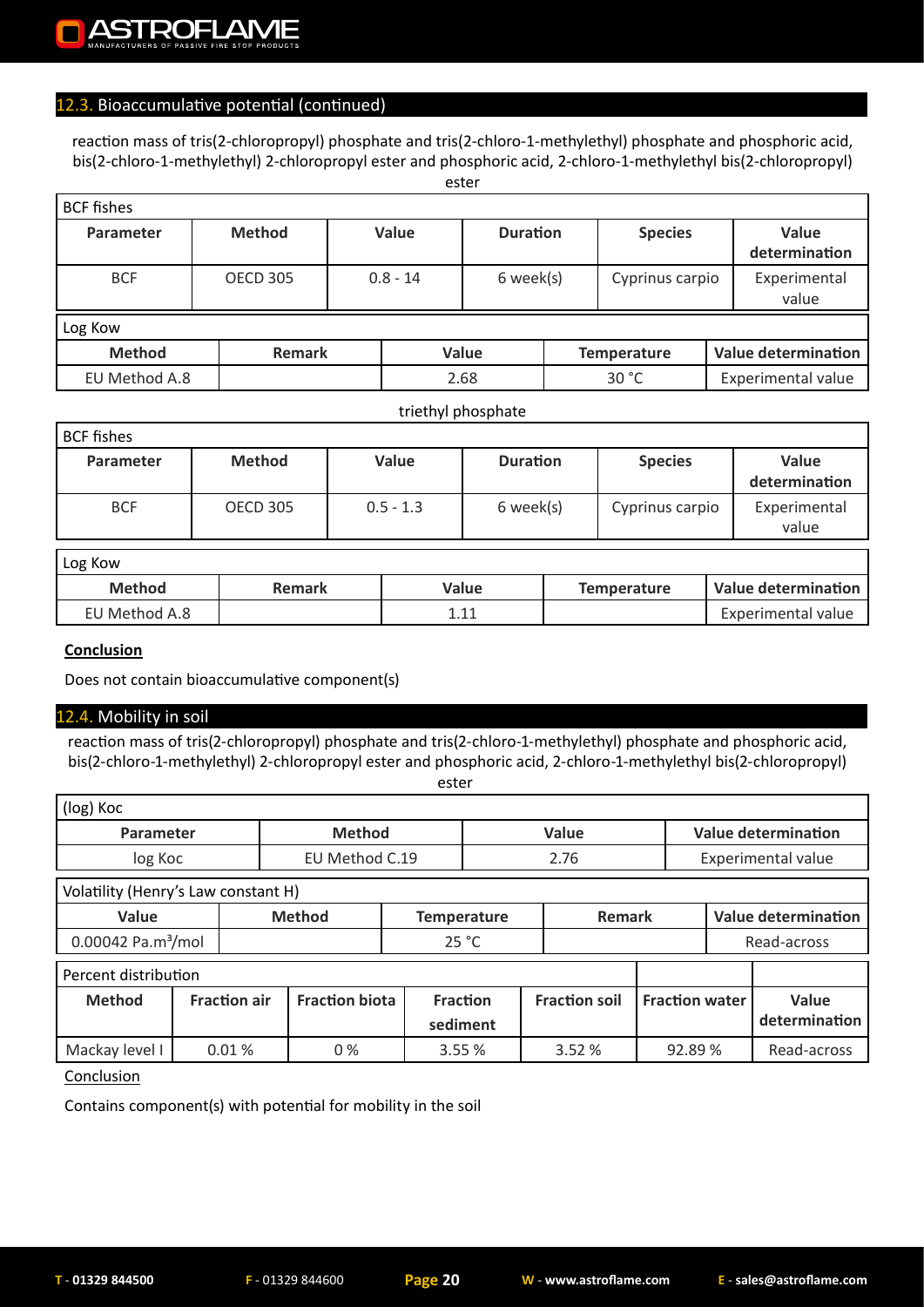#### 12.5. Results of PBT and vPvB assessment

Due to insufficient data no statement can be made whether the component(s) fulfil(s) the criteria of PBT and vPvB according to Annex XIII of Regulation (EC) No 1907/2006.

#### 12.6. Other adverse effects

#### Soudafoam FR

Fluorinated greenhouse gases (Regulation (EU) No 517/2014)

Contains component(s) included in the list of fluorinated greenhouse gases (Regulation (EU) No 517/2014)

Ozone-depleting potential (ODP)

Not classified as dangerous for the ozone layer (Regulation (EC) No 1005/2009)

#### **Section 13: Disposal considerations**

#### 13.1. Waste treatment methods

#### 13.1.1. Provisions relating to waste

Hazardous waste according to Directive 2008/98/EC, as amended by Regulation (EU) No 1357/2014.

Waste material code (Directive 2008/98/EC, Decision 2000/0532/EC).

08 05 01\* (wastes not otherwise specified in 08: waste isocyanates).

16 05 04\* (gases in pressure containers and discarded chemicals: gases in pressure containers (including halons) containing hazardous substances).

Depending on branch of industry and production process, also other waste codes may be applicable.

#### 13.1.2. Disposal methods

Recycle/reuse. Remove waste in accordance with local and/or national regulations. Hazardous waste shall not be mixed together with other waste.

Different types of hazardous waste shall not be mixed together if this may entail a risk of pollution or create problems for the further management of the

waste. Hazardous waste shall be managed responsibly. All entities that store, transport or handle hazardous waste shall take the necessary measures to prevent risks of pollution or damage to people or animals. Specific treatment. Do not discharge into drains or the environment.

#### 13.1.2. Packaging/Container

Waste material code packaging (Directive 2008/98/EC).

15 01 10\* (packaging containing residues of or contaminated by dangerous substances).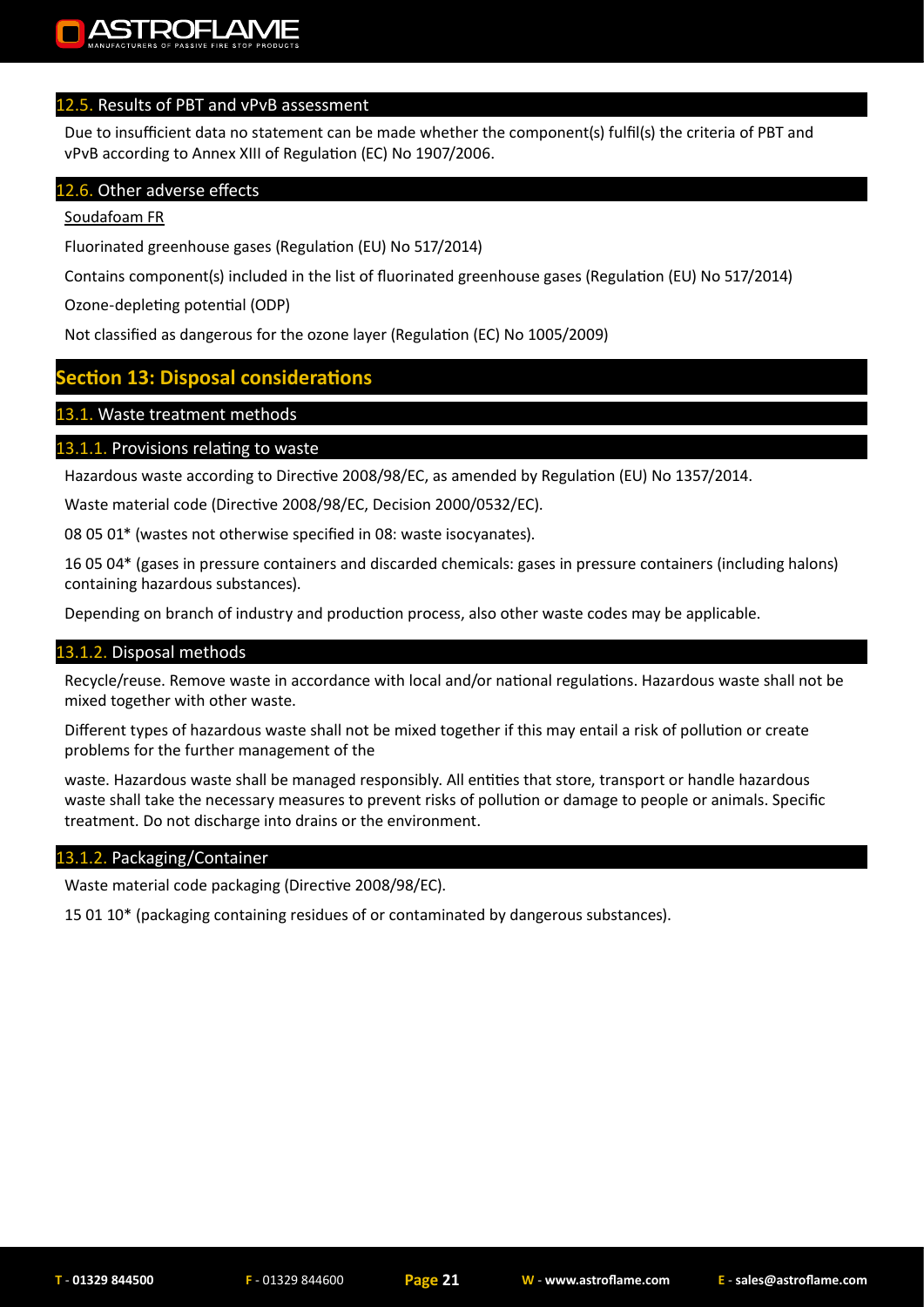#### ASTROFLAME  $\blacksquare$

| <b>Section 14: Transport information</b>         |                                                                       |
|--------------------------------------------------|-----------------------------------------------------------------------|
| Road (ADR)                                       |                                                                       |
| 14.1. UN number                                  |                                                                       |
| <b>UN</b> number:                                | 1950                                                                  |
| 14.2. UN proper shipping name                    |                                                                       |
| Proper shipping name:                            | Aerosols                                                              |
| 14.3. Transport hazard class(es)                 |                                                                       |
| <b>Hazard identification number:</b>             |                                                                       |
| Class:                                           | 2                                                                     |
| <b>Classification code:</b>                      | 5F                                                                    |
| 14.4. Packing group                              |                                                                       |
| <b>Packing group:</b>                            | Not applicable                                                        |
| Labels:                                          | 2.1                                                                   |
| 14.5. Environmental hazards                      |                                                                       |
| <b>Environmentally hazardous substance mark:</b> | No                                                                    |
| 14.6. Special precautions for user               |                                                                       |
| <b>Special provisions:</b>                       | 190                                                                   |
| <b>Special provisions:</b>                       | 327                                                                   |
| <b>Special provisions:</b>                       | 344                                                                   |
| <b>Special provisions:</b>                       | 625                                                                   |
| <b>Limited quantities:</b>                       | Combination packagings: not more than 1 liter per inner packaging for |

#### Rail (RID)

liquids. A package shall not weigh more than 30 kg. (gross mass)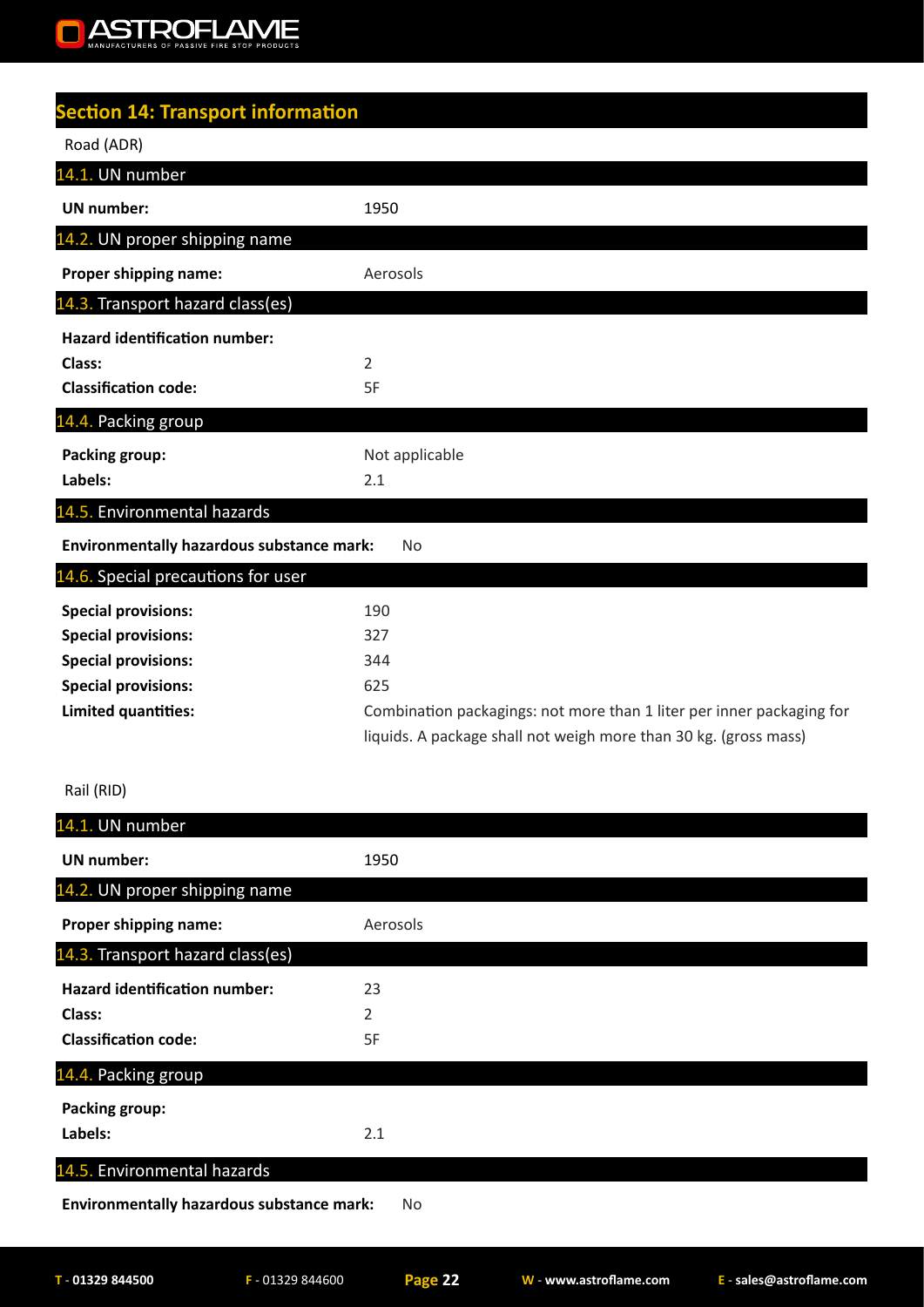#### ASTROFLAME O

#### Rail (RID) continued

| 190                                                                   |
|-----------------------------------------------------------------------|
| 327                                                                   |
| 344                                                                   |
| 625                                                                   |
| Combination packagings: not more than 1 liter per inner packaging for |
| liquids. A package shall not weigh more than 30 kg. (gross mass)      |
|                                                                       |

#### Inland waterways (ADN)

| 14.1. UN number                                  |                                                                       |
|--------------------------------------------------|-----------------------------------------------------------------------|
| <b>UN number:</b>                                | 1950                                                                  |
| 14.2. UN proper shipping name                    |                                                                       |
| Proper shipping name:                            | Aerosols                                                              |
| 14.3. Transport hazard class(es)                 |                                                                       |
| Class:                                           | $\overline{2}$                                                        |
| <b>Classification code:</b>                      | 5F                                                                    |
| 14.4. Packing group                              |                                                                       |
| <b>Packing group:</b>                            |                                                                       |
| Labels:                                          | 2.1                                                                   |
| 14.5. Environmental hazards                      |                                                                       |
| <b>Environmentally hazardous substance mark:</b> | No                                                                    |
| 14.6. Special precautions for user               |                                                                       |
| <b>Special provisions:</b>                       | 190                                                                   |
| <b>Special provisions:</b>                       | 327                                                                   |
| <b>Special provisions:</b>                       | 344                                                                   |
| <b>Special provisions:</b>                       | 625                                                                   |
| Limited quantities:                              | Combination packagings: not more than 1 liter per inner packaging for |
|                                                  | liquids. A package shall not weigh more than 30 kg. (gross mass)      |
| Sea (IMDG/IMSBC)                                 |                                                                       |
| 14.1. UN number                                  |                                                                       |
|                                                  |                                                                       |
| <b>UN number:</b>                                | 1950                                                                  |

| <b>Proper shipping name:</b>     | Aerosols |
|----------------------------------|----------|
| 14.3. Transport hazard class(es) |          |
| Class:                           | ว 1      |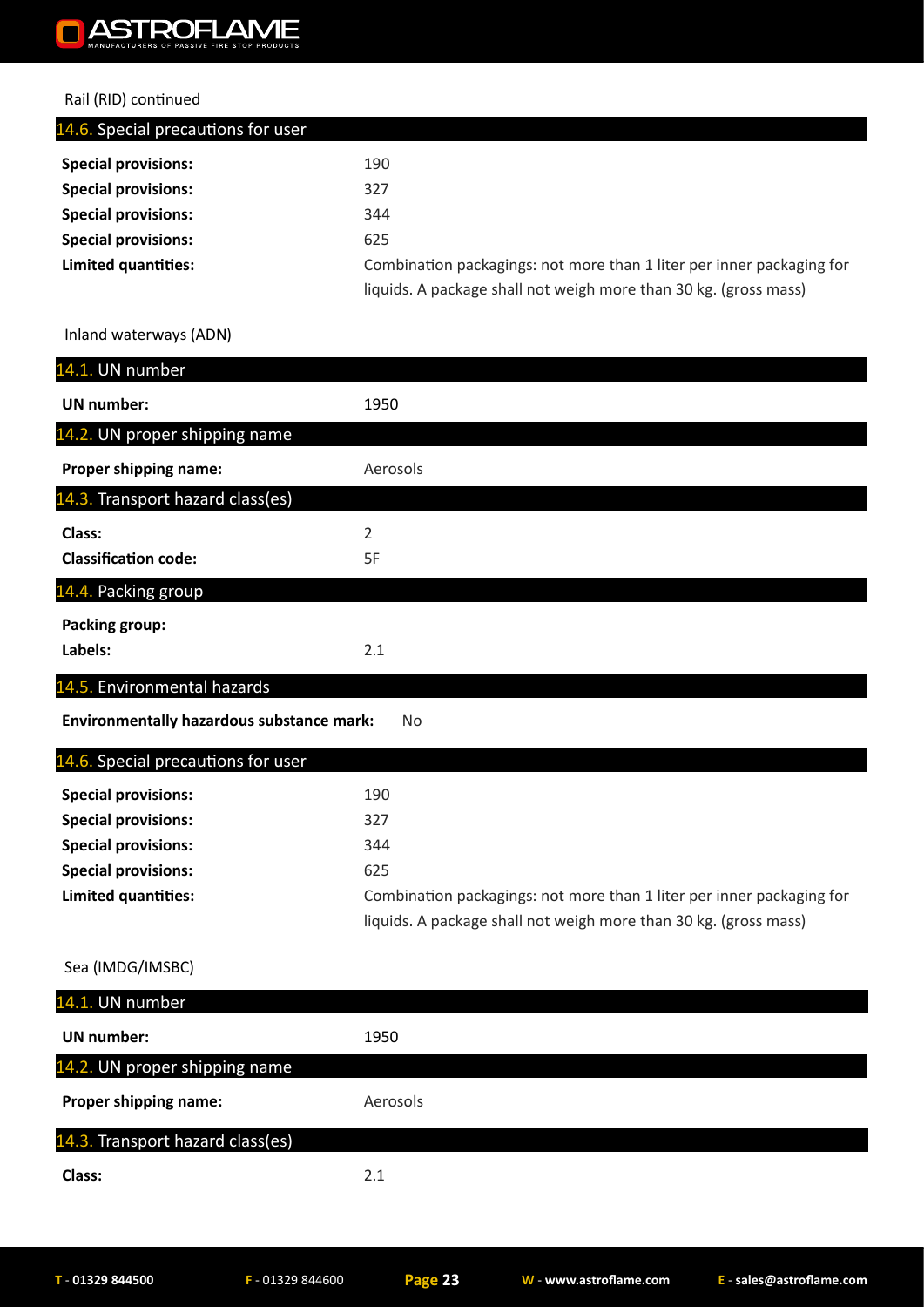#### **ASTROFLAME**  $\Box$

#### Sea (IMDG/IMSBC) continued

| 14.4. Packing group                                                                          |                                                                                                                                           |
|----------------------------------------------------------------------------------------------|-------------------------------------------------------------------------------------------------------------------------------------------|
| <b>Packing group:</b>                                                                        |                                                                                                                                           |
| Labels:                                                                                      | 2.1                                                                                                                                       |
| 14.5. Environmental hazards                                                                  |                                                                                                                                           |
| <b>Marine pollutant:</b>                                                                     |                                                                                                                                           |
| <b>Environmentally hazardous substance mark:</b>                                             | No                                                                                                                                        |
| 14.6. Special precautions for user                                                           |                                                                                                                                           |
| <b>Special provisions:</b>                                                                   | 63                                                                                                                                        |
| <b>Special provisions:</b>                                                                   | 190                                                                                                                                       |
| <b>Special provisions:</b>                                                                   | 277                                                                                                                                       |
| <b>Special provisions:</b>                                                                   | 327                                                                                                                                       |
| <b>Special provisions:</b>                                                                   | 344                                                                                                                                       |
| <b>Special provisions:</b>                                                                   | 959                                                                                                                                       |
| Limited quantities:                                                                          | Combination packagings: not more than 1 liter per inner packaging for<br>liquids. A package shall not weigh more than 30 kg. (gross mass) |
| 14.5. Transport in bulk according to Annex II of Marpol and the IBC Code                     |                                                                                                                                           |
| Annex II of MARPOL 73/78:                                                                    | Not applicable                                                                                                                            |
|                                                                                              |                                                                                                                                           |
| Air (ICAO-TI/IATA-DGR)                                                                       |                                                                                                                                           |
| 14.1. UN number                                                                              |                                                                                                                                           |
| <b>UN number:</b>                                                                            | 1950                                                                                                                                      |
| 14.2. UN proper shipping name                                                                |                                                                                                                                           |
| Proper shipping name:                                                                        | Aerosols, flammable                                                                                                                       |
| 14.3. Transport hazard class(es)                                                             |                                                                                                                                           |
| Class:                                                                                       | 2.1                                                                                                                                       |
| 14.4. Packing group                                                                          |                                                                                                                                           |
| Packing group:                                                                               |                                                                                                                                           |
| Labels:                                                                                      | 2.1                                                                                                                                       |
| 14.5. Environmental hazards                                                                  |                                                                                                                                           |
| <b>Environmentally hazardous substance mark:</b>                                             | No                                                                                                                                        |
| 14.6. Special precautions for user                                                           |                                                                                                                                           |
| <b>Special provisions:</b>                                                                   | A145                                                                                                                                      |
| <b>Special provisions:</b>                                                                   | A167                                                                                                                                      |
| <b>Special provisions:</b>                                                                   | A802                                                                                                                                      |
| Passenger and cargo transport: limited<br>quantities: maximum net quantity<br>per packaging: | 30 kg G                                                                                                                                   |
|                                                                                              |                                                                                                                                           |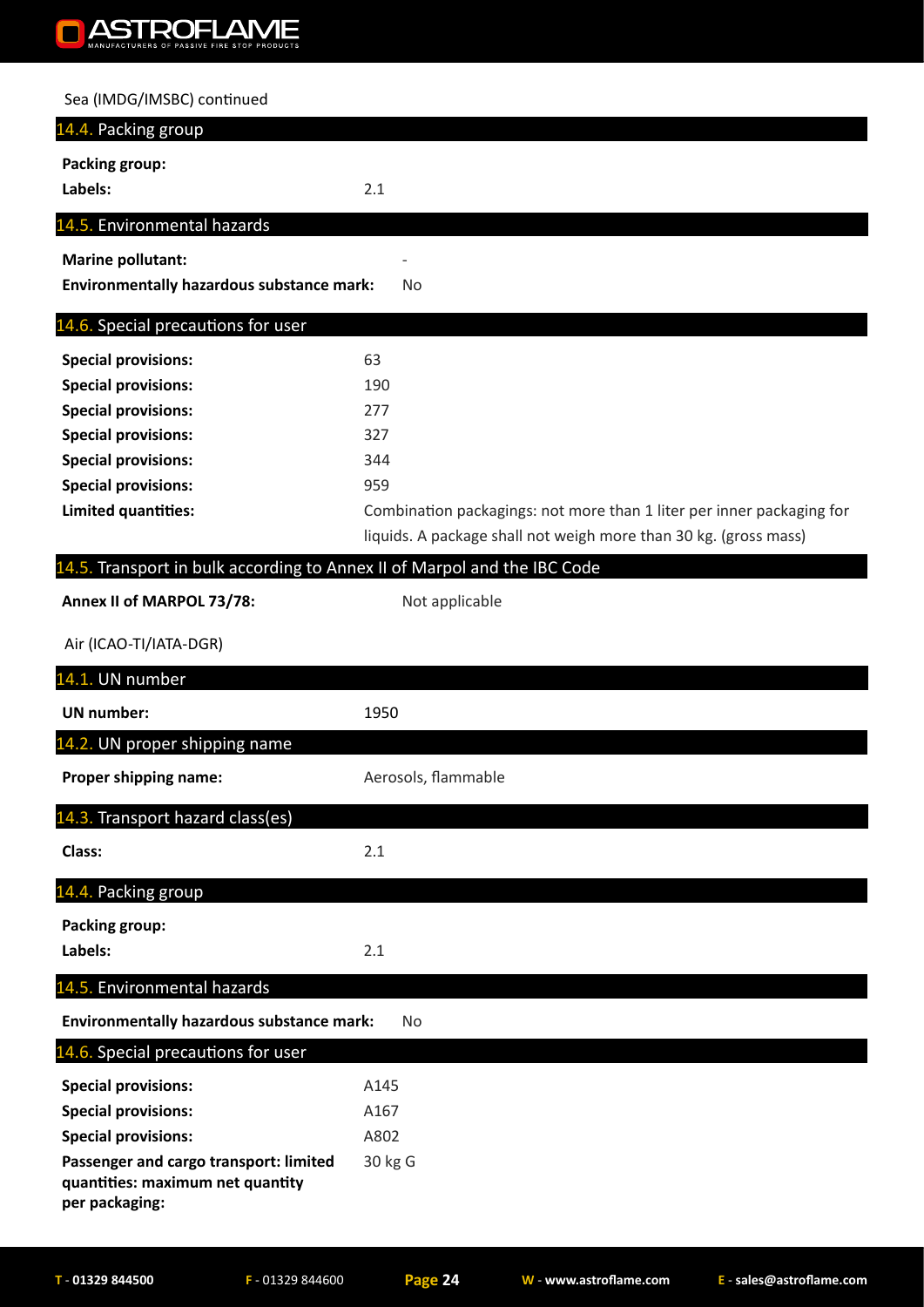

## **Section 15: Regulatory information**

## 15.1. Safety, health and environmental regulations/legislation specific for the substance or mixture

#### **European legislation:**

VOC content Directive 2010/75/EU

#### **VOC content Remark**

18 % 198 g/l REACH Annex XVII - Restriction

Contains component(s) subject to restrictions of Annex XVII of Regulation (EC) No 1907/2006: restrictions on the manufacture, placing on the market and use of certain dangerous substances, mixtures and articles.

| · polymethylene polyphenyl<br>isocyanate<br>· reaction mass of tris(2-<br>chloropropyl) phosphate and<br>tris(2-chloro-1-methylethyl)<br>phosphate and phosphoric acid,<br>bis(2-chloro-1-methylethyl)<br>2-chloropropyl ester | Liquid substances or mixtures<br>which are regarded as dangerous in<br>accordance with Directive 1999/45/<br>EC or are fulfilling the criteria for<br>any of the following hazard classes<br>or categories set out in Annex I to<br>Regulation (EC) No 1272/2008:                                                                                                                               | 1. Shall not be used in: ornamental articles intended to<br>produce light or colour effects by means of different phases,<br>for example in ornamental lamps and ashtrays, tricks and<br>jokes, games for one or more participants, or any article<br>intended to be used as such, even with ornamental aspects,<br>2. Articles not complying with paragraph 1 shall not be placed<br>on the market.                                                                                                                                                                                                                                                                                                                                                                                                                                                                                                                                                                                                                                                                                                                                                                                                                                                                                                                                                                                                                                                                                                                                                                                                                                                                                                                                                                                                                                                                                                                                                                                                                                                                                                                                                                                                                                                                                                                                                                                                                                             |
|--------------------------------------------------------------------------------------------------------------------------------------------------------------------------------------------------------------------------------|-------------------------------------------------------------------------------------------------------------------------------------------------------------------------------------------------------------------------------------------------------------------------------------------------------------------------------------------------------------------------------------------------|--------------------------------------------------------------------------------------------------------------------------------------------------------------------------------------------------------------------------------------------------------------------------------------------------------------------------------------------------------------------------------------------------------------------------------------------------------------------------------------------------------------------------------------------------------------------------------------------------------------------------------------------------------------------------------------------------------------------------------------------------------------------------------------------------------------------------------------------------------------------------------------------------------------------------------------------------------------------------------------------------------------------------------------------------------------------------------------------------------------------------------------------------------------------------------------------------------------------------------------------------------------------------------------------------------------------------------------------------------------------------------------------------------------------------------------------------------------------------------------------------------------------------------------------------------------------------------------------------------------------------------------------------------------------------------------------------------------------------------------------------------------------------------------------------------------------------------------------------------------------------------------------------------------------------------------------------------------------------------------------------------------------------------------------------------------------------------------------------------------------------------------------------------------------------------------------------------------------------------------------------------------------------------------------------------------------------------------------------------------------------------------------------------------------------------------------------|
| and phosphoric acid, 2-chloro-1-<br>methylethyl bis(2-chloropropyl)<br>ester<br>triethyl phosphate                                                                                                                             | (a) hazard classes 2.1 to 2.4, 2.6 and<br>2.7, 2.8 types A and B, 2.9, 2.10,<br>2.12, 2.13 categories 1 and 2, 2.14<br>categories 1 and 2, 2.15 types A to<br>F;<br>(b) hazard classes 3.1 to 3.6, 3.7<br>adverse effects on sexual function<br>and fertility or on development, 3.8<br>effects other than narcotic effects,<br>3.9 and 3.10;<br>(c) hazard class 4.1;<br>(d) hazard class 5.1. | 3. Shall not be placed on the market if they contain a colouring<br>agent, unless required for fiscal reasons, or perfume, or both,<br>if they: can be used as fuel in decorative oil lamps for supply<br>to the general public, and, present an aspiration hazard and<br>are labelled with R65 or H304,4. Decorative oil lamps for<br>supply to the general public shall not be placed on the market<br>unless they conform to the European Standard on Decorative<br>oil lamps (EN 14059) adopted by the European Committee<br>for Standardisation (CEN).5. Without prejudice to the<br>implementation of other Community provisions relating to the<br>classification, packaging and labelling of dangerous substances<br>and mixtures, suppliers shall ensure, before the placing on the<br>market, that the following requirements are met:<br>a) lamp oils, labelled with R65 or H304, intended for supply to<br>the general public are visibly,<br>legibly and indelibly marked as follows: "Keep lamps filled with<br>this liquid out of the reach of children"; and, by 1 December<br>2010, "Just a sip of lamp oil - or even sucking the wick of lamps<br>- may lead to life-threatening lung damage";<br>b) grill lighter fluids, labelled with R65 or H304, intended for<br>supply to the general public are legibly and indelibly marked by<br>1 December 2010 as follows: "Just a sip of grill lighter may lead<br>to life threatening lung damage";<br>c) lamp oils and grill lighters, labelled with R65 or H304,<br>intended for supply to the general public are packaged in black<br>opaque containers not exceeding 1 litre by 1 December 2010.6.<br>No later than 1 June 2014, the Commission shall request the<br>European Chemicals Agency to prepare a dossier, in accordance<br>with Article 69 of the present Regulation with a view to ban, if<br>appropriate, grill lighter fluids and fuel for decorative lamps,<br>labelled R65 or H304, intended for supply to the general<br>public.7. Natural or legal persons placing on the market for<br>the first time lamp oils and grill lighter fluids, labelled with R65<br>or H304, shall by 1 December 2011, and annually thereafter,<br>provide data on alternatives to lamp oils and grill lighter<br>fluids labelled R65 or H304 to the competent authority in the<br>Member State concerned. Member States shall make those<br>data available to the Commission.' |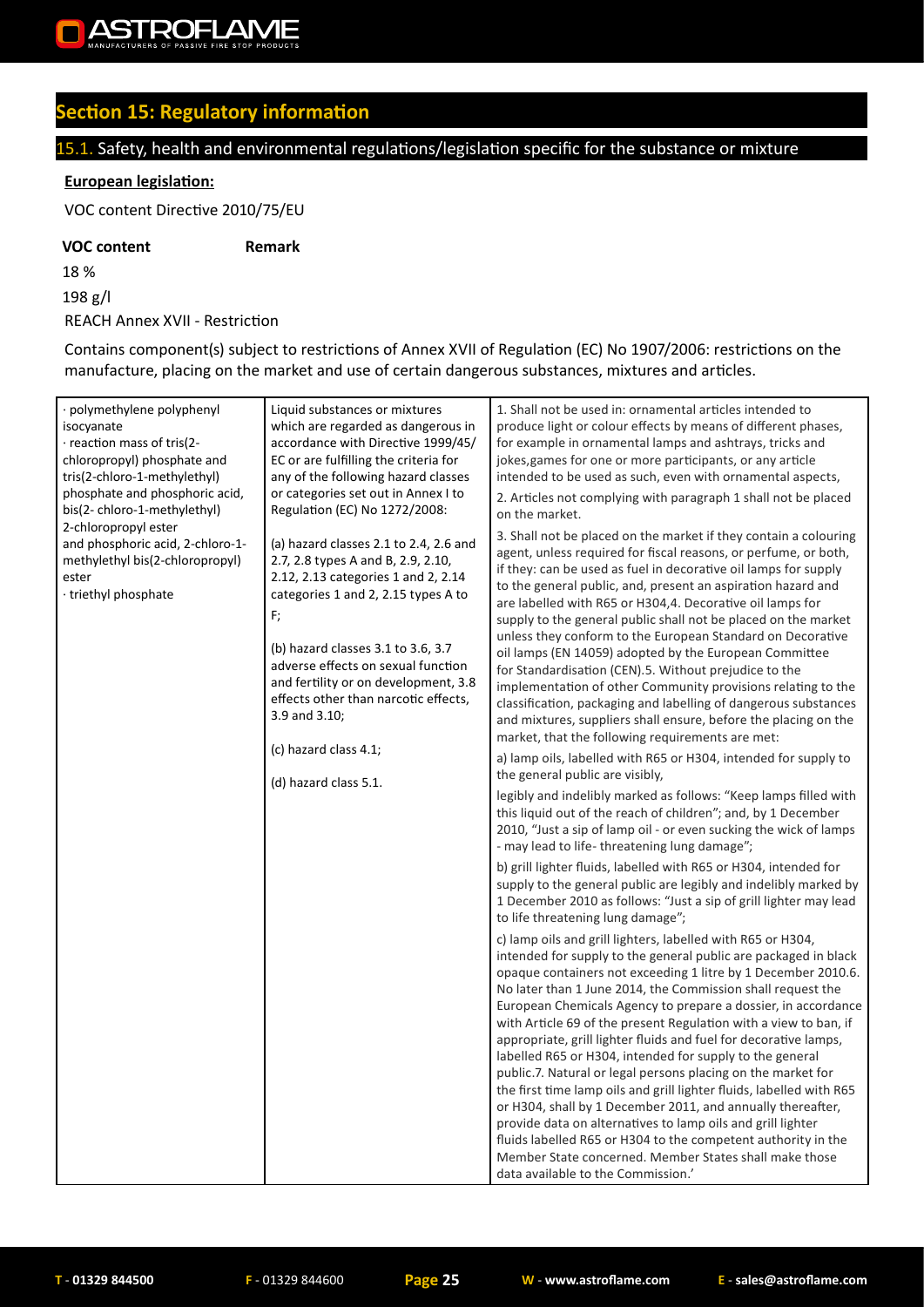

## **Section 15: Regulatory information**

#### 15.1. Safety, health and environmental regulations/legislation specific for the substance or mixture

#### **National legislation Belgium**

Soudafoam FR

No data available

#### **National legislation The Netherlands**

Soudafoam FR

Waterbezwaarlijkheid 9

Waste identification (the Netherlands) LWCA (the Netherlands): KGA category 06

**National legislation France**

Soudafoam FR

No data available

#### **National legislation Germany**

#### Soudafoam FR

| l wgk | 1; Classification water polluting based on the components in compliance with       |
|-------|------------------------------------------------------------------------------------|
|       | Verwaltungsvorschrift wassergefährdender Stoffe (VwVwS) of 27 July 2005 (Anhang 4) |

#### polymethylene polyphenyl isocyanate

| TRGS905 - Krebserzeugend                     | 3                                                                                                                                                |
|----------------------------------------------|--------------------------------------------------------------------------------------------------------------------------------------------------|
| TRGS905 - Erbgutverändernd                   |                                                                                                                                                  |
| <b>TRGS905 -</b><br>Fruchtbarkeitsgefährdend |                                                                                                                                                  |
| TRGS905 - Fruchtschädigend                   |                                                                                                                                                  |
| TA-Luft                                      | 5.2.5;                                                                                                                                           |
| TRGS900 - Risiko der<br>Fruchtschädigung     | Y; Risiko der Fruchtschädigung braucht bei Einhaltung des Arbeitsplatzgrenzwertes<br>und des biologischen Grenzwertes nicht befürchtet zu werden |
| Sensibilisierende Stoffe                     | Sa; Atemwegssensibilisierende Stoffe                                                                                                             |
| Hautresorptive Stoffe                        | H; Hautresorptiv                                                                                                                                 |

reaction mass of tris(2-chloropropyl) phosphate and tris(2-chloro-1-methylethyl) phosphate and phosphoric acid, bis(2-chloro-1-methylethyl) 2-chloropropyl ester and phosphoric acid, 2-chloro-1-methylethyl bis(2-chloropropyl)

ester

| TA-Luft | $\cap$ $\cap$<br>5.Z.5      |
|---------|-----------------------------|
|         | triethyl phosphate          |
| TA-Luft | -<br>$\mathcal{L}$<br>5.Z.5 |

#### **National legislation United Kingdom**

Soudafoam FR

No data available

#### polymethylene polyphenyl isocyanate

| Skin Sensitisation        | Sen |
|---------------------------|-----|
| Respiratory sensitisation | Sen |